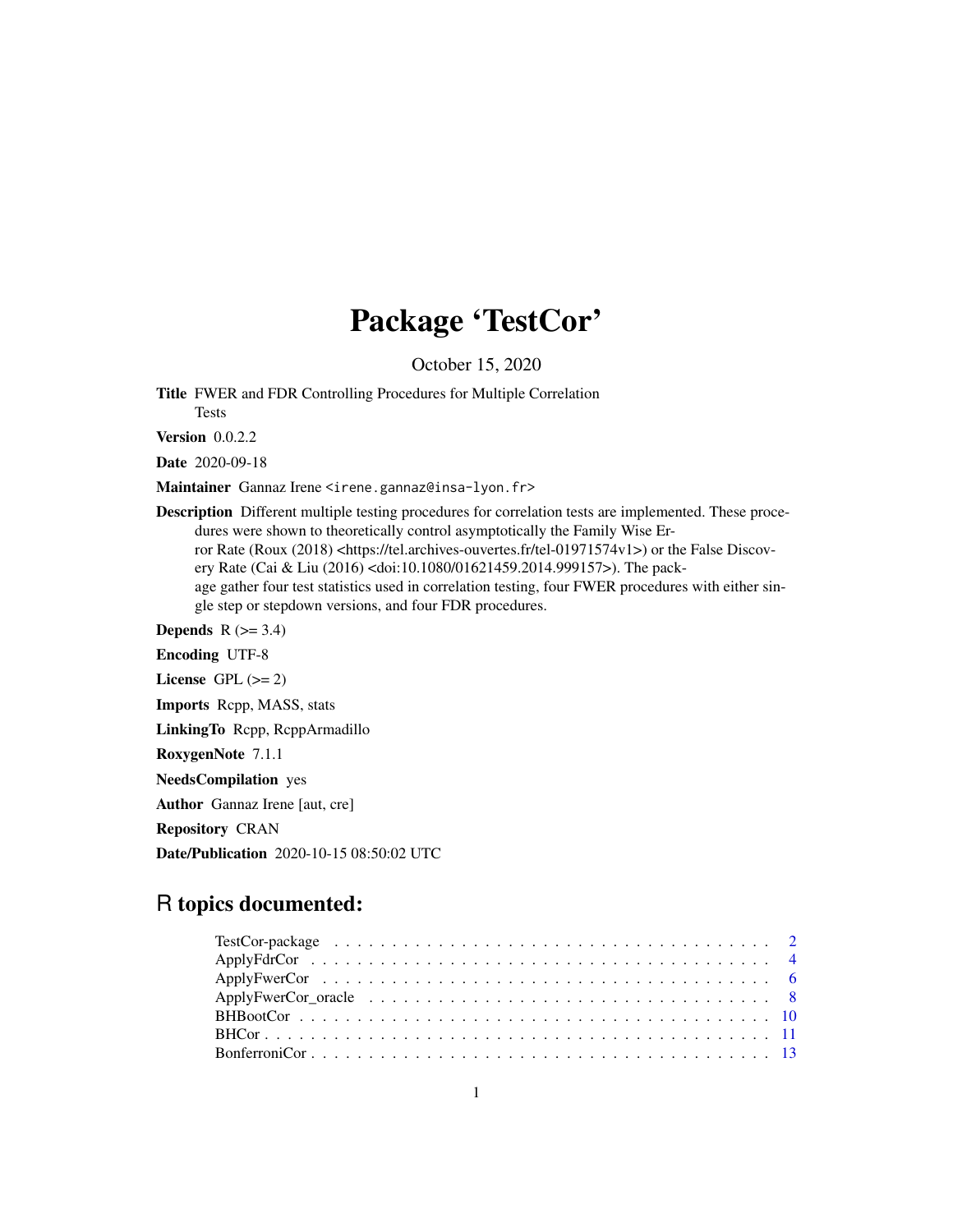<span id="page-1-0"></span>

|       | $maxT\in V$ $SD$ $\ldots$ $\ldots$ $\ldots$ $\ldots$ $\ldots$ $\ldots$ $\ldots$ $\ldots$ $\ldots$ $\ldots$ $\ldots$ $\ldots$ $\ldots$ $\ldots$ $\ldots$ $\ldots$ $\ldots$ |     |
|-------|---------------------------------------------------------------------------------------------------------------------------------------------------------------------------|-----|
|       |                                                                                                                                                                           |     |
|       |                                                                                                                                                                           |     |
|       |                                                                                                                                                                           | -31 |
|       |                                                                                                                                                                           | -33 |
|       |                                                                                                                                                                           |     |
|       |                                                                                                                                                                           | -36 |
|       |                                                                                                                                                                           | -37 |
|       |                                                                                                                                                                           |     |
|       |                                                                                                                                                                           |     |
| Index |                                                                                                                                                                           | 40  |

TestCor-package *FWER and FDR controlling procedures for multiple correlation tests*

# Description

The package compiles some multiple testing procedures which theoretically control asymptotically the FWER in the framework of correlation testing. Four tests statistics can be considered: the empirical correlation, the Student statistics, the Fisher's z-transform and the usual Gaussian statistics considering random variables  $(X_i - mean(X_i))(X_i - mean(X_i))$ . Four methods are implemented: Bonferroni (1935)'s, Šidák (1967)'s, Romano & Wolf (2005)'s bootstrap and (Drton & Perlman (2007)'s procedure based on the asymptotic distributions of the test statistics, called Max-Tinfty. The package also includes some multiple testing procedures which are related to the control of the FDR : Cai & Liu (2016)'s procedures called LCT-N and LCT-B -which have been proven to control the FDR for correlation tests- and Benjamini & Hochberg (1995)'s -which has no theoretical results in correlation testing.

#### Details

Consider  $\{X_\ell = (X_{1\ell}, \ldots X_{p\ell}), \ell = 1, ..., n\}$  a set of n independent and identically distributed  $R^p$ -valued random variables. Denote data the array containing  $\{X_\ell, \ell = 1, \ldots, n\}$ , with observation indexes  $l$  in row. The aim is to test simultaneously

 $(H_{0ij})\text{Cor}(X_i, X_j) = 0$  against  $(H_{1ij})\text{Cor}(X_i, X_j) \neq 0, i, j = 1, ..., p, i < j.$ 

Four tests statistics are implemented: the empirical correlation, the Student statistics, the Fisher's z-transform and the usual test statistics on expectancy considering the product of random variables. They are available in function eval\_stat. Next, two main types of procedures are available: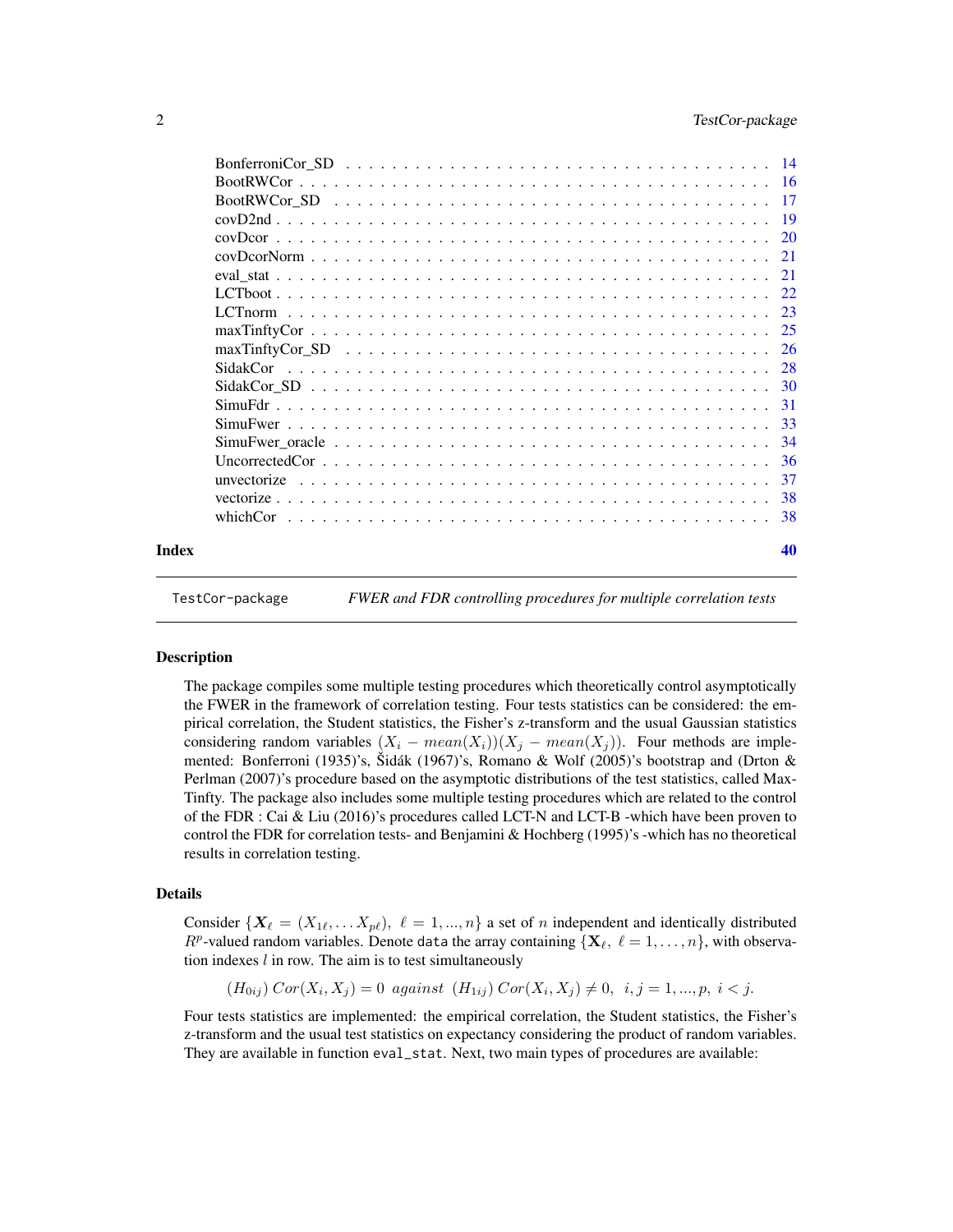Asymptotically FWER controlling procedures: Bonferroni (1935)'s method, Šidák (1967)'s procedure, Romano & Wolf (2005)'s bootstrap procedure and Drton & Perlman (2007)'s procedure. A description of these methods can be found in Chapter 5 of Roux (2018). To apply these procedures, function ApplyFwerCor can be used as follows:

ApplyFwerCor(data,alpha,stat\_test,method), with alpha the desired level of control for FDR and stat\_test, method respectively the kind of test statistic and the FDR controlling method. The function returns the list of indexes  $\{(i, j), i \leq j\}$  for which null hypothesis  $(H_{0ij})$  is rejected.

**Asymptotically FDR controlling procedures:** Cai & Liu(2016)'s two procedures and Benjamini & Hochberg (1995)'s procedure (with no theoretical proof for the latest). To apply these procedures, use function ApplyFdrCor as follows: ApplyFdrCor(data, alpha, stat\_test, method) with alpha the desired level of control for FWER and stat\_test, method respectively the kind of test statistic and the FDR controlling method. The function returns the list of indexes  $\{(i, j), i < j\}$  for which null hypothesis  $(H_{0ij})$  is rejected.

Functions SimuFwer and SimuFdr provide simulations of Gaussian random variables for a given correlation matrix and return estimated FWER, FDR, Power and true discovery rate obtained applying one of the procedure above. Some example of results obtained can be found in Chapter 6 of Roux (2018).

#### Author(s)

Irene Gannaz

Maintainer: Irene Gannaz <irene.gannaz@insa-lyon.fr>

#### References

Benjamini, Y., & Hochberg, Y. (1995). Controlling the false discovery rate: a practical and powerful approach to multiple testing. Journal of the royal statistical society. Series B (Methodological), 289-300, <https://doi.org/10.1111/j.2517-6161.1995.tb02031.x>.

Bonferroni, C. E. (1935). Il calcolo delle assicurazioni su gruppi di teste. Studi in onore del professore salvatore ortu carboni, 13-60.

Cai, T. T., & Liu, W. (2016). Large-scale multiple testing of correlations. Journal of the American Statistical Association, 111(513), 229-240, <https://doi.org/10.1080/01621459.2014.999157>.

Drton, M., & Perlman, M. D. (2007). Multiple testing and error control in Gaussian graphical model selection. Statistical Science, 22(3), 430-449, <https://doi.org/10.1214/088342307000000113>.

Romano, J. P., & Wolf, M. (2005). Exact and approximate stepdown methods for multiple hypothesis testing. Journal of the American Statistical Association, 100(469), 94-108, [https://doi.org/](https://doi.org/10.1198/016214504000000539) [10.1198/016214504000000539](https://doi.org/10.1198/016214504000000539).

Roux, M. (2018). Graph inference by multiple testing with application to Neuroimaging, Ph.D., Université Grenoble Alpes, France, <https://tel.archives-ouvertes.fr/tel-01971574v1>.

Šidák, Z. (1967). Rectangular confidence regions for the means of multivariate normal distributions. Journal of the American Statistical Association, 62(318), 626-633.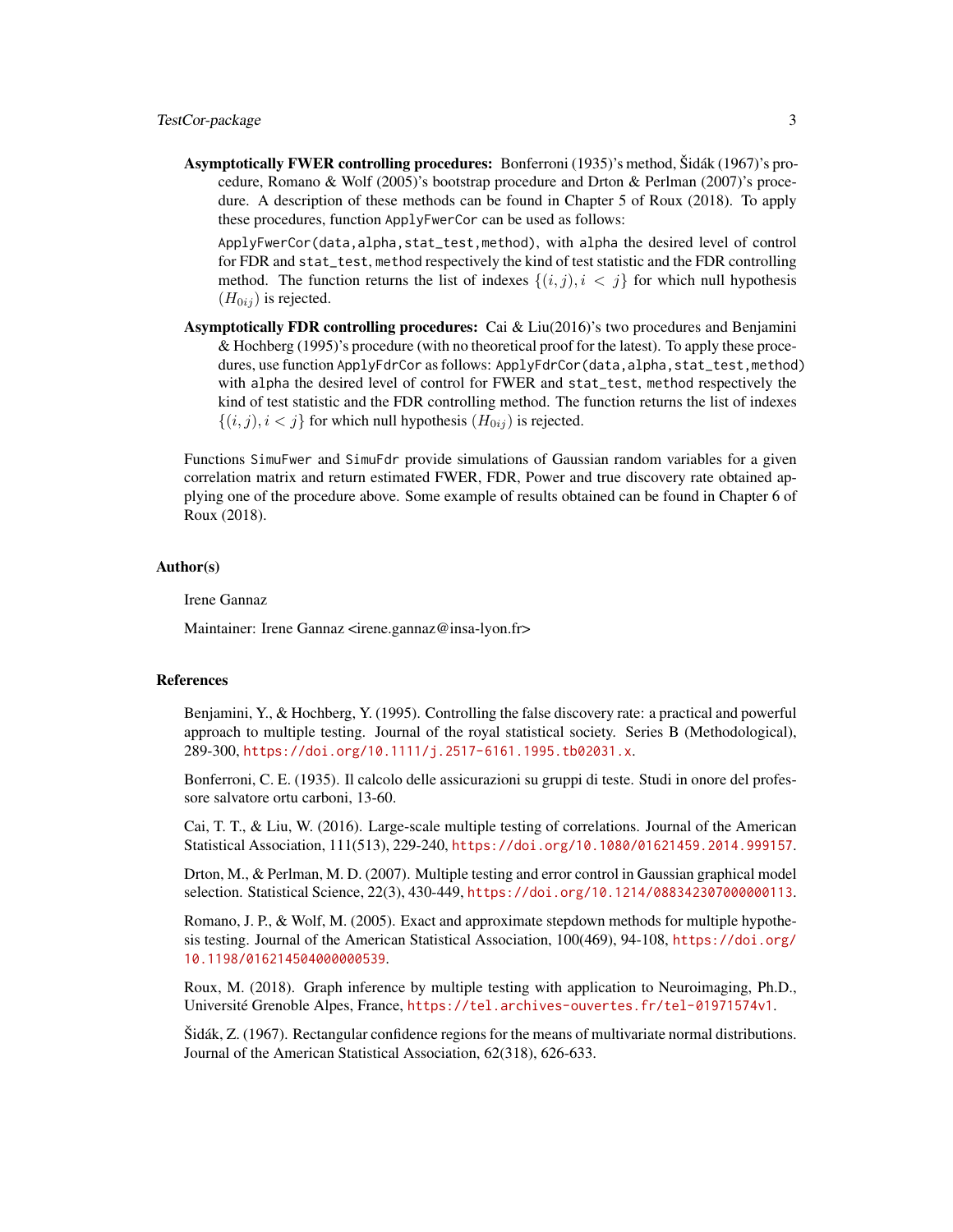#### Examples

```
# Parameters for simulations
Nsimu <- 100    # number of Monte-Carlo simulations
seqn <- seq(100,400,100) # sample sizes
p <- 10 # number of random variables considered
rho <- 0.3 # value of non-zero correlations
seed <- 156724
corr_{\text{theo}} \leftarrow \text{diag}(1,p) # the correlation matrix
corr_theo[1,2:p] <- rho
corr_theo[2:p,1] <- rho
# Parameters for multiple testing procedure
stat_test <- 'empirical' # test statistics for correlation tests
method <- 'BootRW' # FWER controlling procedure
SD <- FALSE # logical determining if stepdown is applied
alpha \leq -0.05 # FWER threshold
Nboot <- 100 # number of bootstrap or simulated samples
# Simulations and application of the chosen procedure
res <- matrix(0,nrow=length(seqn),ncol=5)
for(i in 1:length(seqn)){
   temp <- SimuFwer(corr_theo,n=seqn[i],Nsimu=Nsimu,alpha=alpha,stat_test=stat_test,
          method='BootRW',Nboot=Nboot,stepdown=SD,seed=seed)
   res[i, ] \leq - temp
}
rownames(res) <- seqn
colnames(res) <- names(temp)
# Display results
par(mfrow=c(1,2))
plot(seqn,res[,'fwer'],type='b',ylim=c(0,max(alpha*1.1,max(res[,'fwer']))),
   main='FWER',ylab='fwer',xlab='number of observations')
plot(seqn,res[,'sensitivity'],type='b',ylim=c(0,1.1),
   main='Power',ylab='sensitivity',xlab='number of observations')
```
ApplyFdrCor *Applies multiple testing procedures built to control (asymptotically) the FDR for correlation testing.*

#### Description

Applies multiple testing procedures built to control (asymptotically) the FDR for correlation testing. Some have no theoretical proofs for tests on a correlation matrix.

<span id="page-3-0"></span>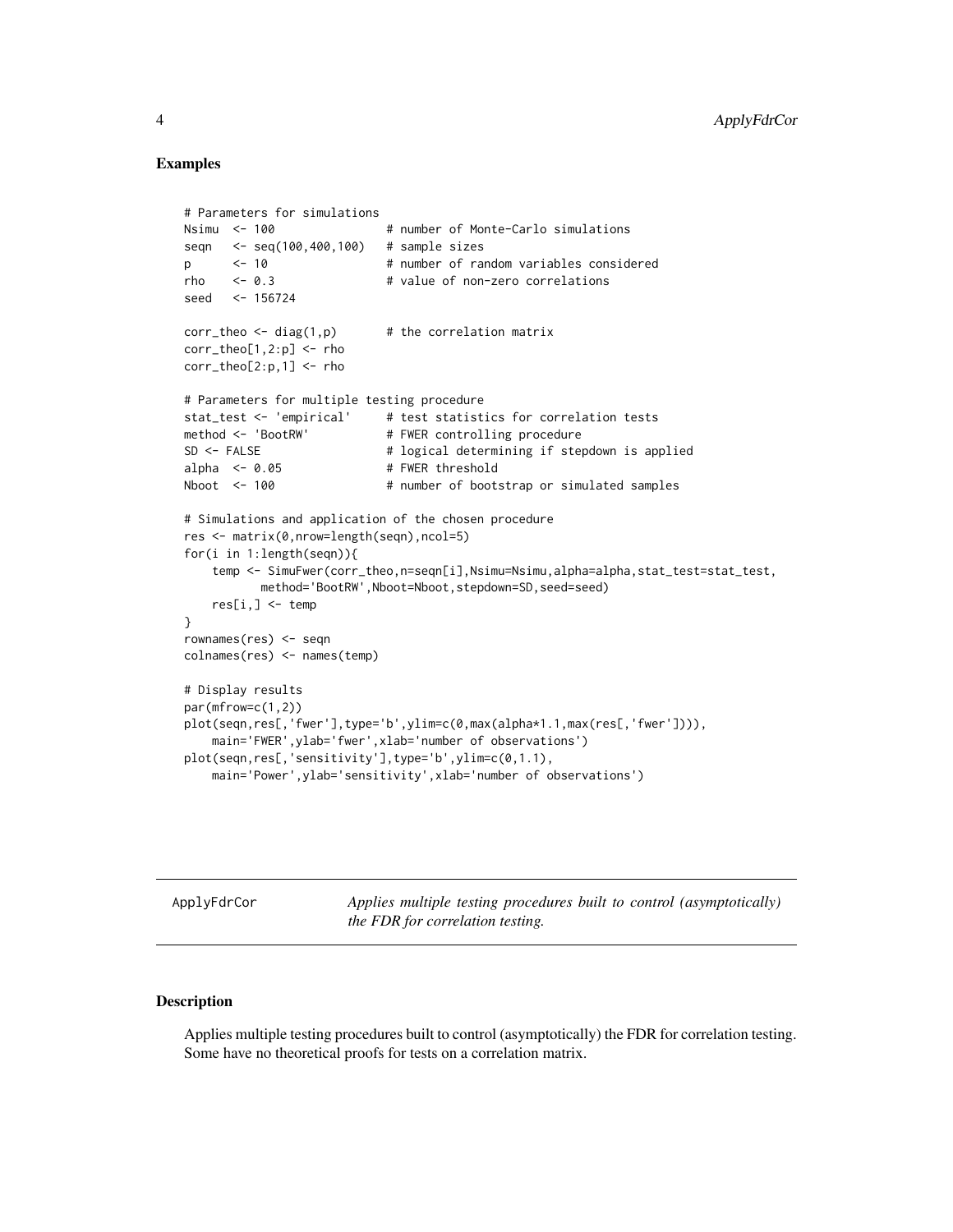# ApplyFdrCor 5

#### Usage

```
ApplyFdrCor(
  data,
  alpha = 0.05,
  stat_test = "empirical",
 method = "LCTnorm",
 Nboot = 1000,vect = FALSE,arr.ind = FALSE
\mathcal{E}
```
#### Arguments

| data      | matrix of observations                                                                                                                                                                                                                                     |
|-----------|------------------------------------------------------------------------------------------------------------------------------------------------------------------------------------------------------------------------------------------------------------|
| alpha     | level of multiple testing                                                                                                                                                                                                                                  |
| stat_test | 'empirical' $\sqrt{n} * abs(corr)$                                                                                                                                                                                                                         |
|           | <b>'fisher'</b> $\sqrt{n-3} * 1/2 * \log((1 + corr)/(1 - corr))$                                                                                                                                                                                           |
|           | <b>'student'</b> $\sqrt{n-2} * abs(corr)/\sqrt{1-corr^2}$                                                                                                                                                                                                  |
|           | <b>'2nd.order'</b> $\sqrt{n}$ *mean(Y)/sd(Y) with $Y = (X_i - mean(X_i))(X_i - mean(X_i))$                                                                                                                                                                 |
| method    | choice between 'LCTnorm' and 'LCTboot' developped by Cai & Liu (2016),<br>'BH', traditional Benjamini-Hochberg's procedure Benjamini & Hochberg (1995)'s<br>and 'BHboot', Benjamini-Hochberg (1995)'s procedure with bootstrap evalua-<br>tion of p-values |
| Nboot     | number of iterations for bootstrap p-values evaluation                                                                                                                                                                                                     |
| vect      | if TRUE returns a vector of TRUE/FALSE values, corresponding to vectorize (cor (data));<br>if FALSE, returns an array containing rows and columns of significant correla-<br>tions                                                                         |
| arr.ind   | if TRUE, returns the indexes of the significant correlations, with repspect to<br>level alpha                                                                                                                                                              |

# Value

Returns either

- logicals indicating if the corresponding correlation is significant, as a vector or a matrix depending on vect,
- an array containing indexes  $\{(i, j), i < j\}$  for which correlation between variables i and j is significant, if arr.ind=TRUE.

#### References

Benjamini, Y., & Hochberg, Y. (1995). Controlling the false discovery rate: a practical and powerful approach to multiple testing. Journal of the royal statistical society. Series B (Methodological), 289-300.

Cai, T. T., & Liu, W. (2016). Large-scale multiple testing of correlations. Journal of the American Statistical Association, 111(513), 229-240.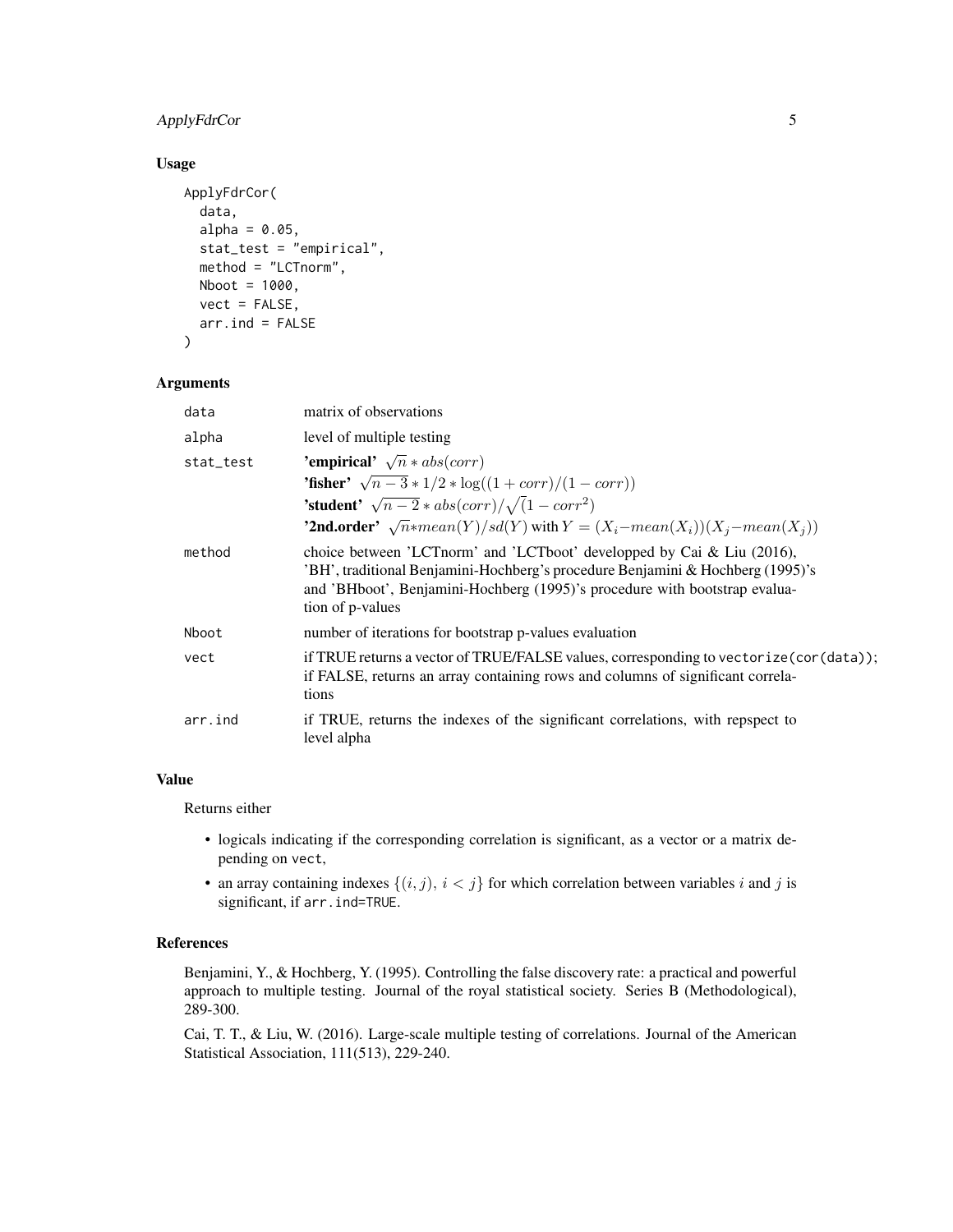<span id="page-5-0"></span>Roux, M. (2018). Graph inference by multiple testing with application to Neuroimaging, Ph.D., Université Grenoble Alpes, France, https://tel.archives-ouvertes.fr/tel-01971574v1.

#### See Also

ApplyFwerCor

LCTnorm, LCTboot, BHCor, BHBootCor

#### Examples

```
n < - 100p \le -10corr_theo <- diag(1,p)
corr_theo[1,3] <- 0.5
corr_theo[3,1] <- 0.5
data <- MASS::mvrnorm(n,rep(0,p),corr_theo)
res <- ApplyFdrCor(data,stat_test='empirical',method='LCTnorm')
# significant correlations, level alpha:
alpha <-0.05whichCor(res<alpha)
```

| ApplyFwerCor | Applies multiple testing procedures controlling (asymptotically) the |
|--------------|----------------------------------------------------------------------|
|              | FWER for tests on a correlation matrix.                              |

# Description

Applies multiple testing procedures controlling (asymptotically) the FWER for tests on a correlation matrix. Methods are described in Chapter 5 of Roux (2018).

#### Usage

```
ApplyFwerCor(
  data,
  alpha = NULL,
  stat_test = "empirical",
  method = "Sidak",
 Nboot = 1000,
  stepdown = TRUE,
  vect = FALSE,
  logical = stepdown,
  arr. ind = FALSE)
```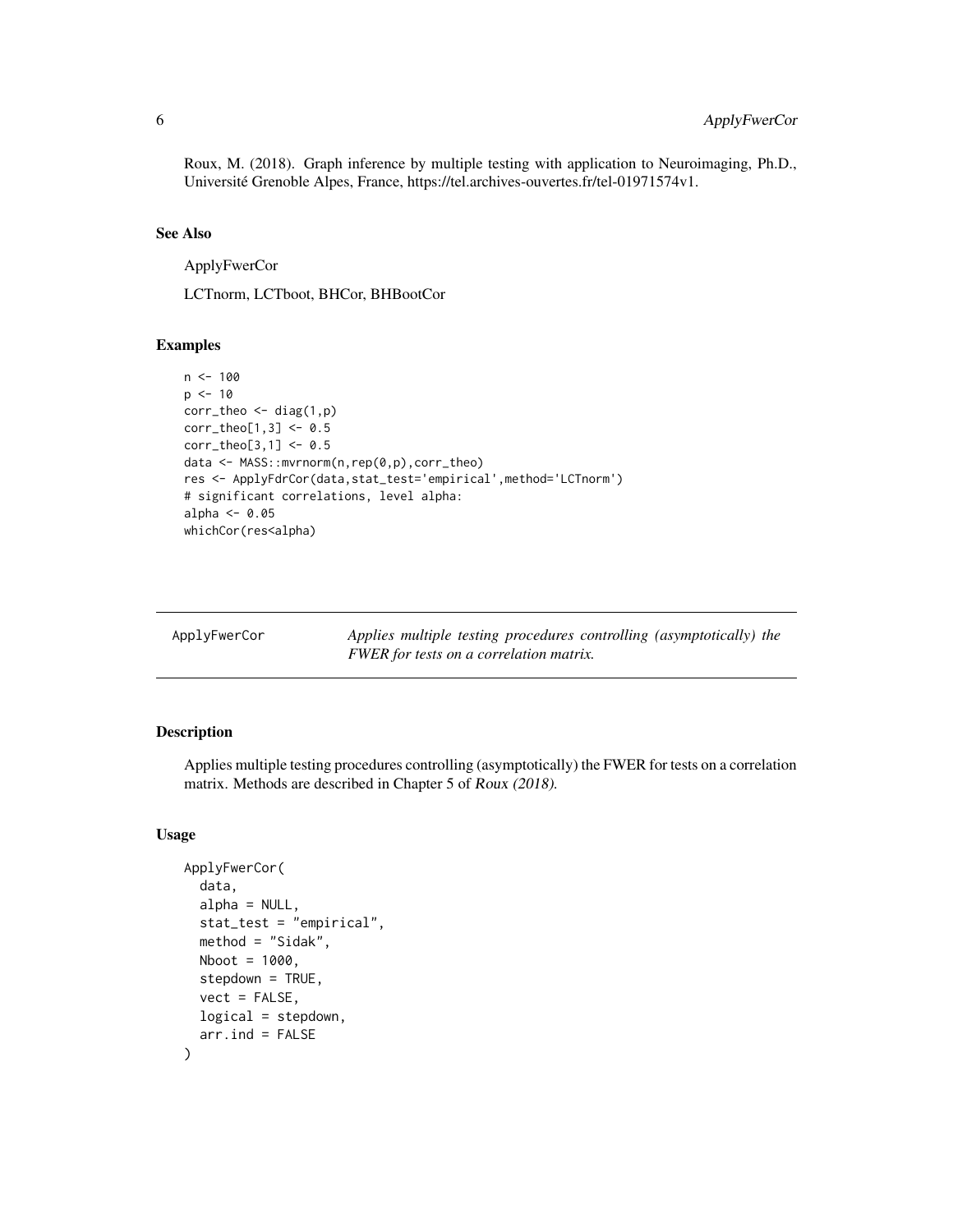# ApplyFwerCor 7

#### Arguments

| data      | matrix of observations                                                                                                                                                                                                                                    |
|-----------|-----------------------------------------------------------------------------------------------------------------------------------------------------------------------------------------------------------------------------------------------------------|
| alpha     | level of multiple testing (used if logical=TRUE)                                                                                                                                                                                                          |
| stat_test | 'empirical' $\sqrt{n} * abs(corr)$<br><b>'fisher'</b> $\sqrt{n-3} * 1/2 * \log((1 + corr)/(1 - corr))$<br><b>'student'</b> $\sqrt{n-2} * abs(corr)/\sqrt{1-corr^2}$                                                                                       |
|           | <b>'2nd.order'</b> $\sqrt{n}$ *mean(Y)/sd(Y) with $Y = (X_i - mean(X_i))(X_i - mean(X_i))$                                                                                                                                                                |
| method    | choice between 'Bonferroni', 'Sidak', 'BootRW', 'MaxTinfty'                                                                                                                                                                                               |
| Nboot     | number of iterations for Monte-Carlo of bootstrap quantile evaluation                                                                                                                                                                                     |
| stepdown  | logical, if TRUE a stepdown procedure is applied                                                                                                                                                                                                          |
| vect      | if TRUE returns a vector of adjusted p-values, corresponding to vectorize (cor (data));<br>if FALSE, returns an array containing the adjusted p-values for each entry of the<br>correlation matrix                                                        |
| logical   | if TRUE, returns either a vector or a matrix where each element is equal to<br>TRUE if the corresponding null hypothesis is rejected, and to FALSE if it is<br>not rejected if stepdown=TRUE and logical=FALSE, returns a list of successive<br>p-values. |
| arr.ind   | if TRUE, returns the indexes of the significant correlations, with repspect to<br>level alpha                                                                                                                                                             |

#### Value

Returns either

- the adjusted p-values, as a vector or a matrix, depending on vect
- logicals indicating if the corresponding correlation is significant if logical=TRUE, as a vector or a matrix depending on vect,
- an array containing indexes  $\{(i, j), i < j\}$  for which correlation between variables i and j is significant, if arr.ind=TRUE.

#### References

Bonferroni, C. E. (1935). Il calcolo delle assicurazioni su gruppi di teste. Studi in onore del professore salvatore ortu carboni, 13-60.

Drton, M., & Perlman, M. D. (2007). Multiple testing and error control in Gaussian graphical model selection. Statistical Science, 22(3), 430-449.

Romano, J. P., & Wolf, M. (2005). Exact and approximate stepdown methods for multiple hypothesis testing. Journal of the American Statistical Association, 100(469), 94-108.

Roux, M. (2018). Graph inference by multiple testing with application to Neuroimaging, Ph.D., Université Grenoble Alpes, France, https://tel.archives-ouvertes.fr/tel-01971574v1.

Šidák, Z. (1967). Rectangular confidence regions for the means of multivariate normal distributions. Journal of the American Statistical Association, 62(318), 626-633.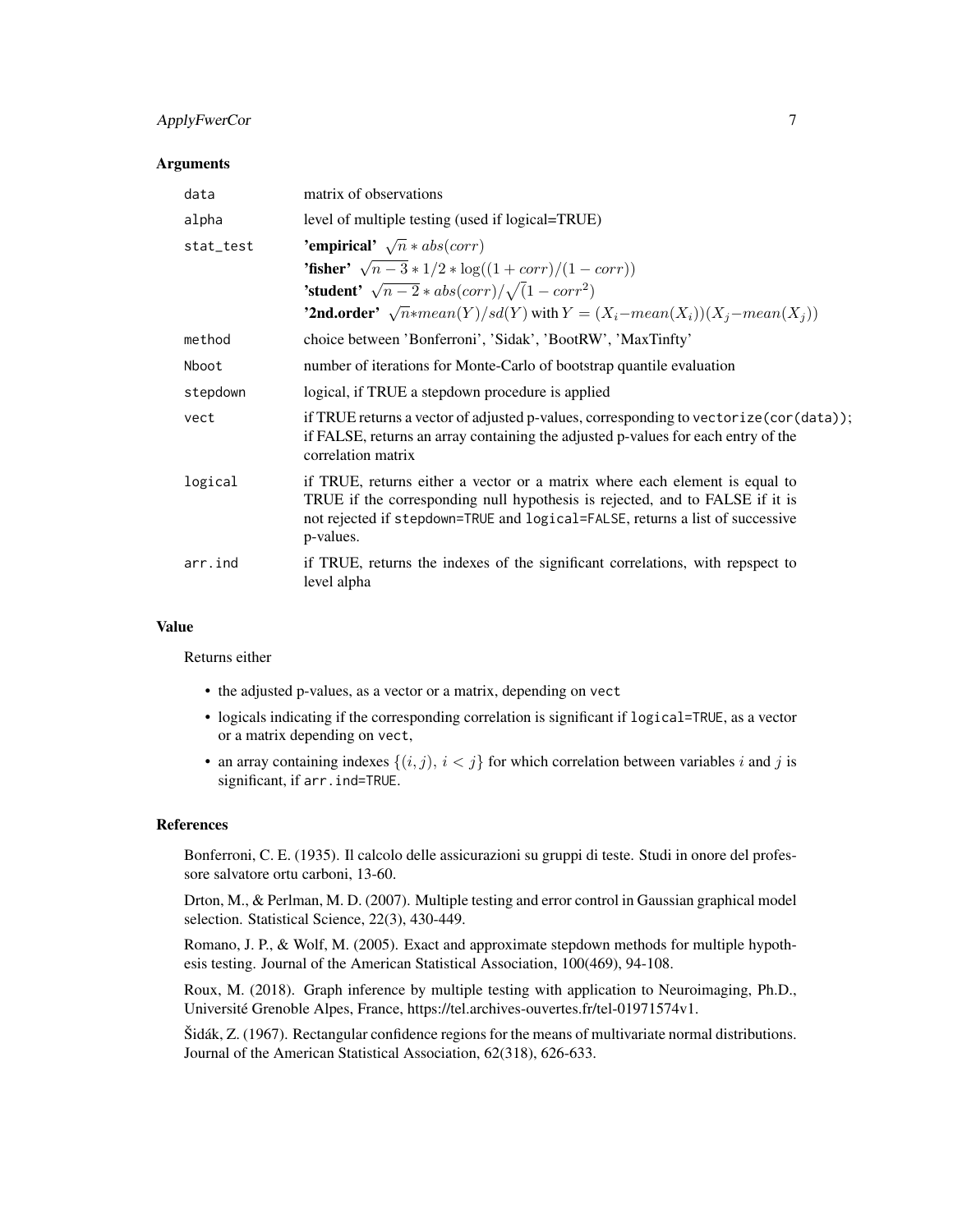# See Also

ApplyFwerCor\_SD, ApplyFdrCor

BonferroniCor, SidakCor, BootRWCor, maxTinftyCor

BonferroniCor\_SD, SidakCor\_SD, BootRWCor\_SD, maxTinftyCor\_SD

# Examples

```
n < -100p \le -10corr_{theo} < - diag(1,p)corr_{theo[1,3]} < -0.5corr_{theo[3,1]} < -0.5data <- MASS::mvrnorm(n,rep(0,p),corr_theo)
# adjusted p-values
(res <- ApplyFwerCor(data,stat_test='empirical',method='Bonferroni',stepdown=FALSE))
# significant correlations, level alpha:
alpha <- 0.05
whichCor(res<alpha)
```
ApplyFwerCor\_oracle *Applies an oracle version of MaxTinfty procedure described in Drton & Perlman (2007) for correlation testing.*

# Description

Applies oracle MaxTinfty procedure described in Drton & Perlman (2007) which controls asymptotically the FWER for tests on a correlation matrix. It needs the true correlation matrix.

#### Usage

```
ApplyFwerCor_oracle(
  data,
  corr_theo,
  alpha = c(),
  stat_test = "empirical",
  method = "MaxTinfty",
 Nboot = 1000,
  stepdown = TRUE,
  vect = FALSE,
  logical = stepdown,
  arr. ind = FALSE)
```
<span id="page-7-0"></span>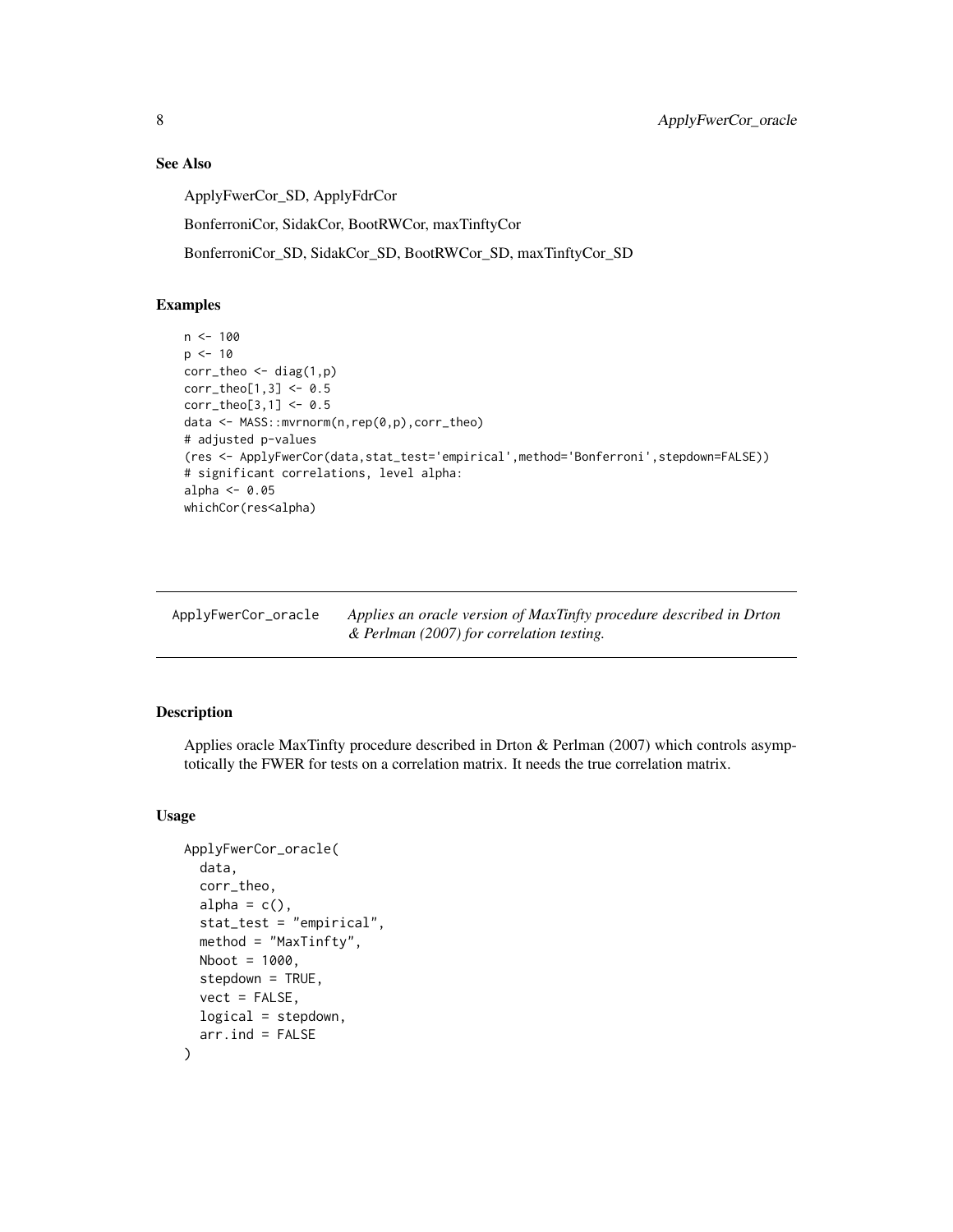#### Arguments

| data      | matrix of observations                                                                                                                                                                                                                                    |
|-----------|-----------------------------------------------------------------------------------------------------------------------------------------------------------------------------------------------------------------------------------------------------------|
| corr_theo | true matrix of correlations                                                                                                                                                                                                                               |
| alpha     | level of multiple testing (used if logical=TRUE)                                                                                                                                                                                                          |
| stat_test | 'empirical' $\sqrt{n} * abs(corr)$                                                                                                                                                                                                                        |
|           | <b>'fisher'</b> $\sqrt{n-3} * 1/2 * \log((1 + corr)/(1 - corr))$                                                                                                                                                                                          |
|           | <b>'student'</b> $\sqrt{n-2} * abs(corr)/\sqrt{1-corr^2}$                                                                                                                                                                                                 |
|           | <b>'2nd.order'</b> $\sqrt{n}$ *mean(Y)/sd(Y) with $Y = (X_i - mean(X_i))(X_i - mean(X_i))$                                                                                                                                                                |
| method    | only 'MaxTinfty' implemented                                                                                                                                                                                                                              |
| Nboot     | number of iterations for Monte-Carlo of bootstrap quantile evaluation                                                                                                                                                                                     |
| stepdown  | logical, if TRUE a stepdown procedure is applied                                                                                                                                                                                                          |
| vect      | if TRUE returns a vector of adjusted p-values, corresponding to vectorize (cor (data));<br>if FALSE, returns an array containing the adjusted p-values for each entry of the<br>correlation matrix                                                        |
| logical   | if TRUE, returns either a vector or a matrix where each element is equal to<br>TRUE if the corresponding null hypothesis is rejected, and to FALSE if it is<br>not rejected if stepdown=TRUE and logical=FALSE, returns a list of successive<br>p-values. |
| arr.ind   | if TRUE, returns the indexes of the significant correlations, with repspect to<br>level alpha                                                                                                                                                             |

#### Value

Returns either

- the adjusted p-values, as a vector or a matrix, depending on vect (unavailable with stepdown)
- logicals indicating if the corresponding correlation is significant if logical=TRUE, as a vector or a matrix depending on vect,
- an array containing indexes  $\{(i, j), i < j\}$  for which correlation between variables i and j is significant, if arr.ind=TRUE.

Oracle estimation of the quantile is used, based on the true correlation matrix

# References

Drton, M., & Perlman, M. D. (2007). Multiple testing and error control in Gaussian graphical model selection. Statistical Science, 22(3), 430-449.

Roux, M. (2018). Graph inference by multiple testing with application to Neuroimaging, Ph.D., Université Grenoble Alpes, France, https://tel.archives-ouvertes.fr/tel-01971574v1.

#### See Also

ApplyFwerCor maxTinftyCor, maxTinftyCor\_SD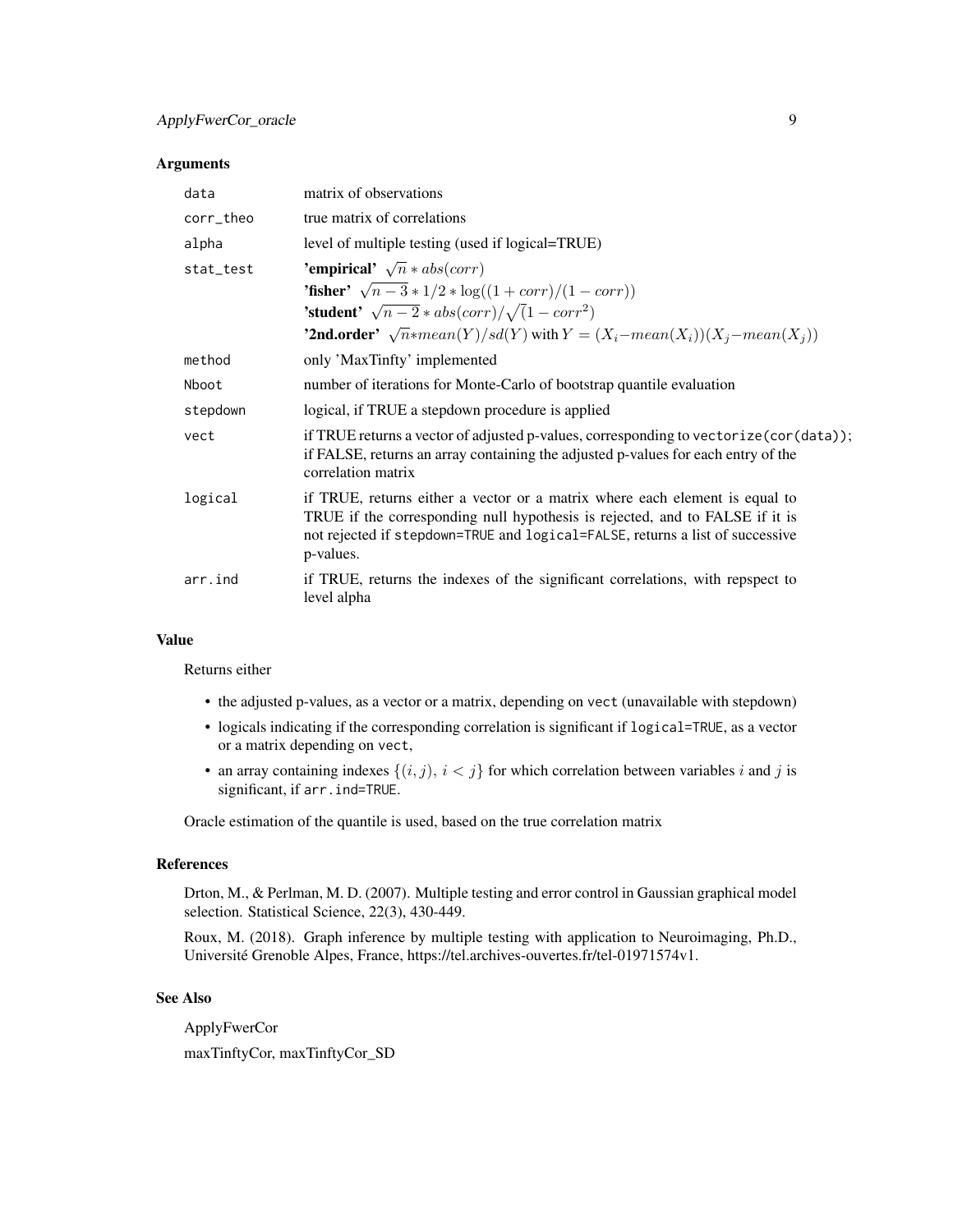#### Examples

```
n < -100p \le -10corr_{theo} < - diag(1,p)corr_{theo[1,3]} < -0.5corr_{theo[3,1]} < -0.5data <- MASS::mvrnorm(n,rep(0,p),corr_theo)
# adjusted p-values:
(res <- ApplyFwerCor_oracle(data,corr_theo,stat_test='empirical',Nboot=1000,stepdown=FALSE))
# significant correlations, level alpha:
alpha <-0.05whichCor(res<alpha)
```
BHBootCor *Benjamini & Hochberg (1995)'s procedure for correlation testing with bootstrap evaluation of p-values.*

# Description

Benjamini & Hochberg (1995)'s procedure on the correlation matrix entries with bootstrap evaluation of p-values (no theoretical proof of control).

# Usage

```
BHBootCor(
  data,
  alpha = 0.05,
  stat_test = "2nd.order",
 Nboot = 100,
 vect = FALSE,arr. ind = FALSE
)
```
#### Arguments

| data      | matrix of observations                                                                                                                                                                         |
|-----------|------------------------------------------------------------------------------------------------------------------------------------------------------------------------------------------------|
| alpha     | level of multiple testing                                                                                                                                                                      |
| stat_test | 'empirical' $\sqrt{n} * abs(corr)$                                                                                                                                                             |
|           | <b>'fisher'</b> $\sqrt{n-3} * 1/2 * \log((1 + corr)/(1 - corr))$                                                                                                                               |
|           | <b>'student'</b> $\sqrt{n-2} * abs(corr)/\sqrt{1-corr^2}$                                                                                                                                      |
|           | <b>'2nd.order'</b> $\sqrt{n}$ *mean(Y)/sd(Y) with $Y = (X_i - mean(X_i))(X_i - mean(X_i))$                                                                                                     |
| Nboot     | number of iterations for bootstrap quantile evaluation                                                                                                                                         |
| vect      | if TRUE returns a vector of TRUE/FALSE values, corresponding to vectorize (cor (data));<br>if FALSE, returns an array containing TRUE/FALSE values for each entry of the<br>correlation matrix |
| arr.ind   | if TRUE, returns the indexes of the significant correlations, with respect to level<br>alpha                                                                                                   |

<span id="page-9-0"></span>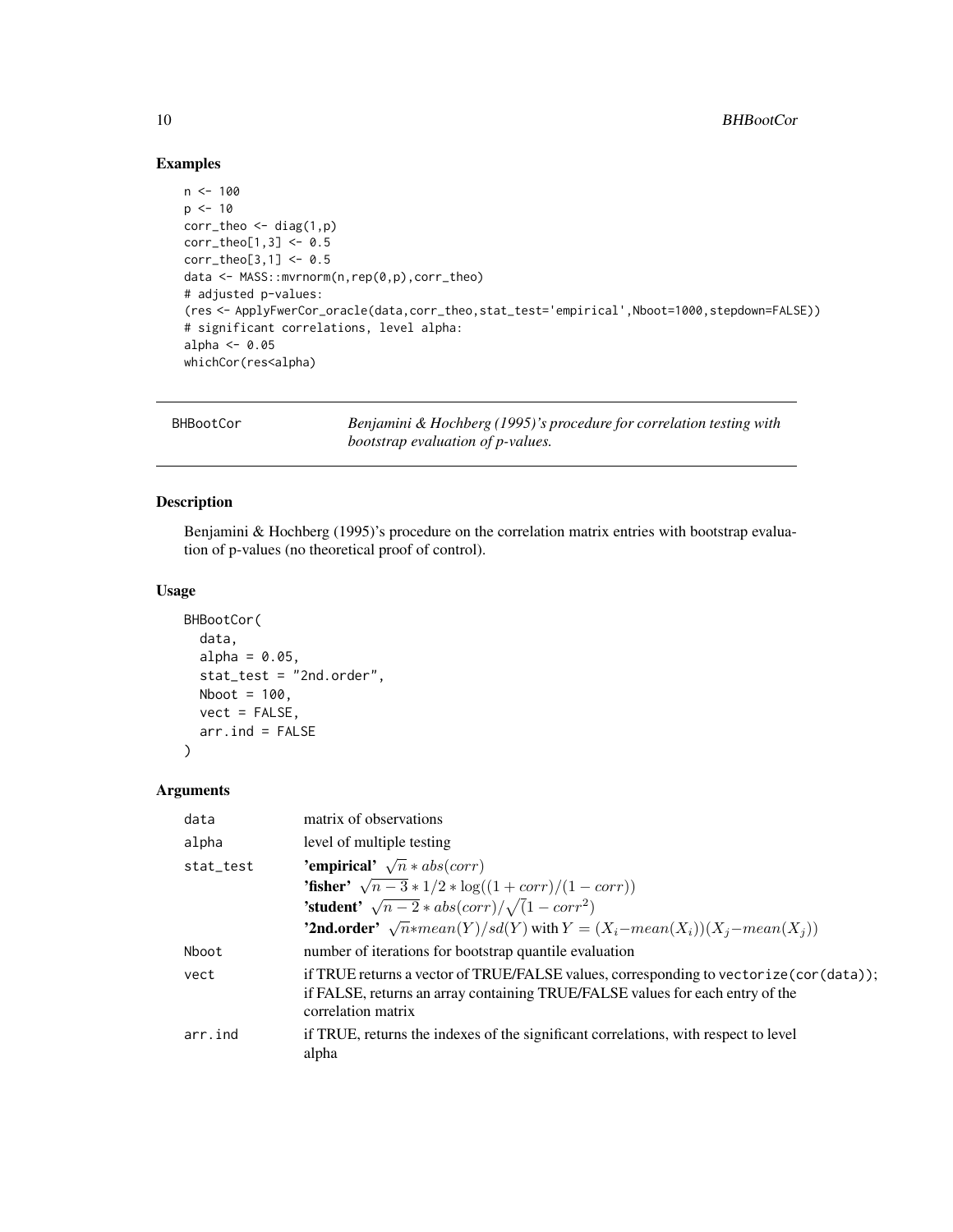#### <span id="page-10-0"></span>BHCor 11

# Value

Returns

- a vector or a matrix of logicals, equal to TRUE if the corresponding element of the statistic vector is rejected, if arr.ind=FALSE,
- an array containing indexes  $\{(i, j), i < j\}$  for which correlation between variables i and j is significant, if arr.ind=TRUE.

# References

Benjamini, Y., & Hochberg, Y. (1995). Controlling the false discovery rate: a practical and powerful approach to multiple testing. Journal of the royal statistical society. Series B (Methodological), 289-300.

#### See Also

ApplyFdrCor, BHCor

#### Examples

```
n < -100p \le -10corr_{theo} \leftarrow diag(1,p)corr_{theo[1,3] < -0.5corr_{theo[3,1]} < -0.5data <- MASS::mvrnorm(n,rep(0,p),corr_theo)
alpha <-0.05# significant correlations:
BHBootCor(data,alpha,stat_test='empirical',arr.ind=TRUE)
```
BHCor *Benjamini & Hochberg (1995)'s procedure for correlation testing.*

#### Description

Benjamini & Hochberg (1995)'s procedure on the correlation matrix entries (no theoretical proof of control).

#### Usage

```
BHCor(
  data,
 alpha = 0.05,
 stat_test = "2nd.order",
 vect = FALSE,arr.ind = FALSE
)
```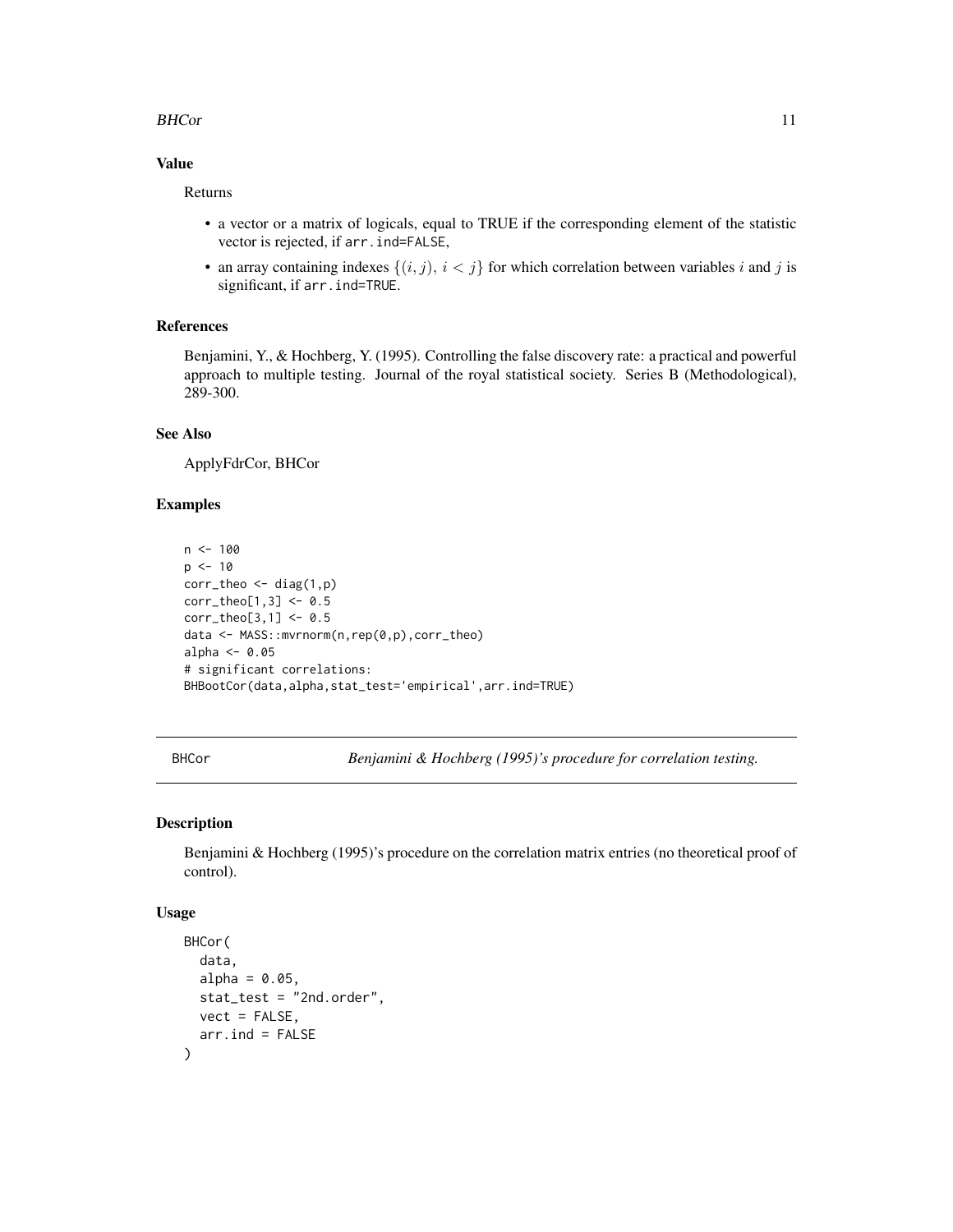#### Arguments

| data      | matrix of observations                                                                                                                                                                        |
|-----------|-----------------------------------------------------------------------------------------------------------------------------------------------------------------------------------------------|
| alpha     | level of multiple testing                                                                                                                                                                     |
| stat_test | 'empirical' $\sqrt{n} * abs(corr)$                                                                                                                                                            |
|           | <b>'fisher'</b> $\sqrt{n-3} * 1/2 * \log((1 + corr)/(1 - corr))$                                                                                                                              |
|           | <b>'student'</b> $\sqrt{n-2} * abs(corr)/\sqrt{1-corr^2}$                                                                                                                                     |
|           | <b>'2nd.order'</b> $\sqrt{n}$ *mean(Y)/sd(Y) with $Y = (X_i - mean(X_i))(X_i - mean(X_i))$                                                                                                    |
| vect      | if TRUE returns a vector of TRUE/FALSE values, corresponding to vector-<br>ize(cor(data)) if FALSE, returns an array containing TRUE/FALSE values for<br>each entry of the correlation matrix |
| arr.ind   | if TRUE, returns the indexes of the significant correlations, with respect to level<br>alpha                                                                                                  |

# Value

#### Returns

- logicals, equal to TRUE if the corresponding element of the statistic vector is rejected, as a vector or a matrix depending of the value of vect,
- an array containing indexes  $\{(i, j), i < j\}$  for which correlation between variables i and j is significant, if arr.ind=TRUE.

#### References

Benjamini, Y., & Hochberg, Y. (1995). Controlling the false discovery rate: a practical and powerful approach to multiple testing. Journal of the royal statistical society. Series B (Methodological), 289-300.

# See Also

ApplyFdrCor, BHBootCor

# Examples

```
n < - 100p \le -10corr_theo <- diag(1,p)
corr_{theo[1,3]} < -0.5corr_{theo[3,1]} < -0.5data <- MASS::mvrnorm(n,rep(0,p),corr_theo)
alpha <- 0.05
# significant correlations:
BHCor(data,alpha,stat_test='empirical',arr.ind=TRUE)
```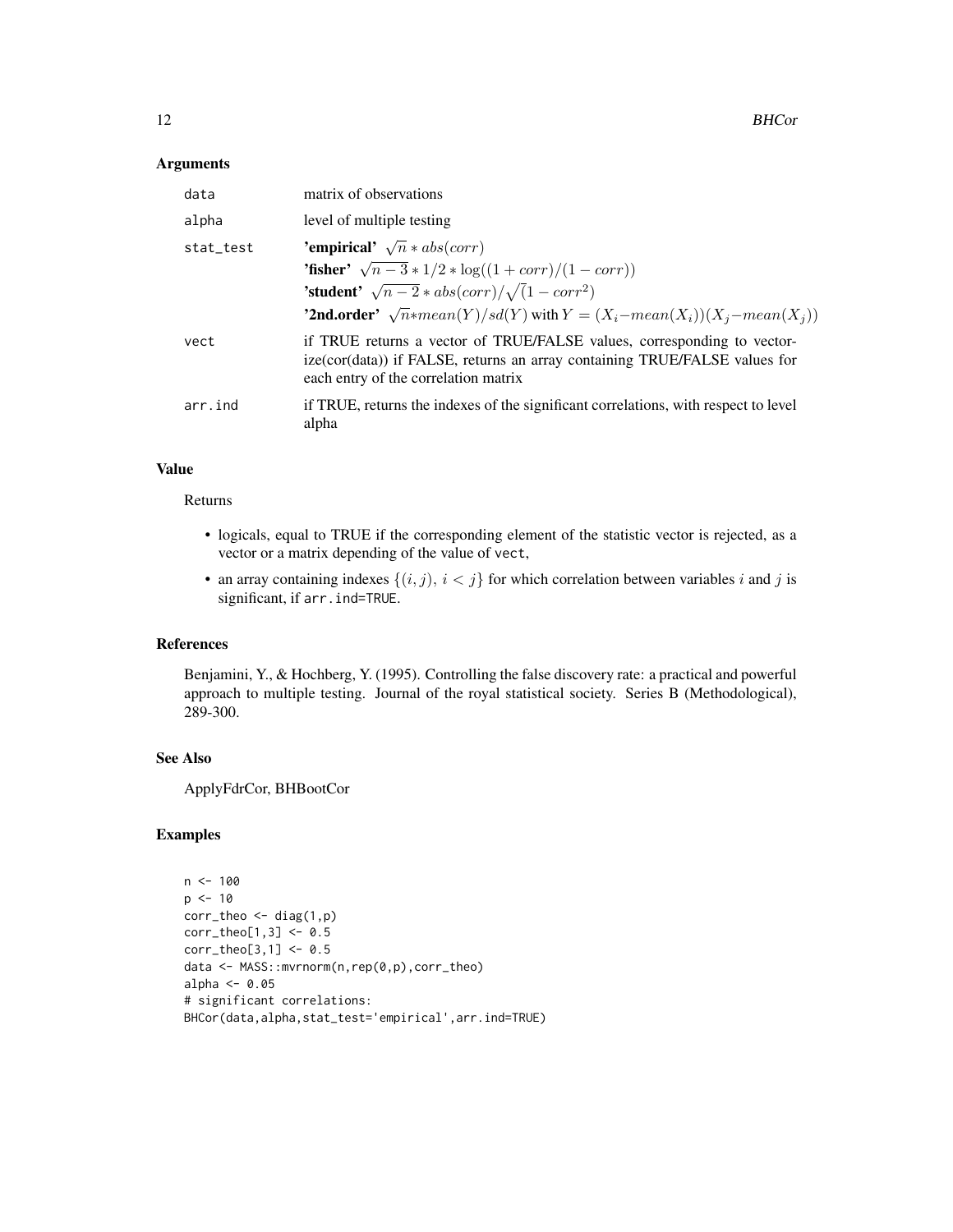<span id="page-12-0"></span>

# Description

Bonferroni multiple testing procedure for correlations.

# Usage

```
BonferroniCor(
 data,
  alpha = 0.05,
  stat_test = "empirical",
 vect = FALSE,logical = FALSE,
  arr. ind = FALSE)
```
# Arguments

| data      | matrix of observations                                                                                                                                                                             |
|-----------|----------------------------------------------------------------------------------------------------------------------------------------------------------------------------------------------------|
| alpha     | level of multiple testing (used if logical=TRUE)                                                                                                                                                   |
| stat_test | 'empirical' $\sqrt{n} * abs(corr)$                                                                                                                                                                 |
|           | <b>'fisher'</b> $\sqrt{n-3} * 1/2 * \log((1 + corr)/(1 - corr))$                                                                                                                                   |
|           | <b>'student'</b> $\sqrt{n-2} * abs(corr)/\sqrt{1-corr^2}$                                                                                                                                          |
|           | <b>'2nd.order'</b> $\sqrt{n}$ *mean(Y)/sd(Y) with $Y = (X_i - mean(X_i))(X_i - mean(X_i))$                                                                                                         |
| vect      | if TRUE returns a vector of adjusted p-values, corresponding to vectorize (cor (data));<br>if FALSE, returns an array containing the adjusted p-values for each entry of the<br>correlation matrix |
| logical   | if TRUE, returns either a vector or a matrix where each element is equal to<br>TRUE if the corresponding null hypothesis is rejected, and to FALSE if it is not<br>rejected                        |
| arr.ind   | if TRUE, returns the indexes of the significant correlations, with respect to level<br>alpha                                                                                                       |

# Value

#### Returns

- the adjusted p-values, as a vector or a matrix depending of the value of vect,
- an array containing indexes  $\{(i, j), i < j\}$  for which correlation between variables i and j is significant, if arr.ind=TRUE.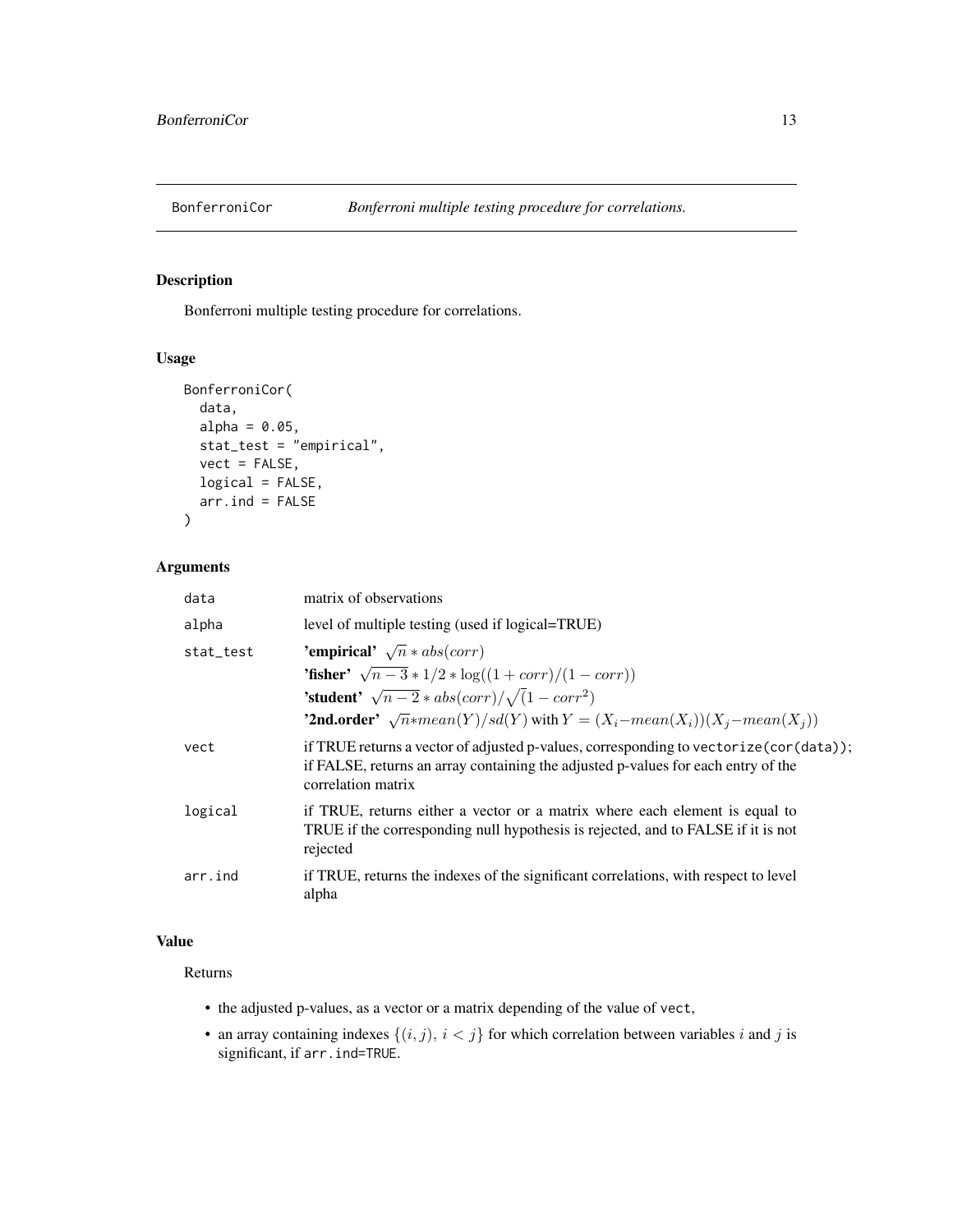#### <span id="page-13-0"></span>References

Bonferroni, C. E. (1935). Il calcolo delle assicurazioni su gruppi di teste. Studi in onore del professore salvatore ortu carboni, 13-60.

Roux, M. (2018). Graph inference by multiple testing with application to Neuroimaging, Ph.D., Université Grenoble Alpes, France, https://tel.archives-ouvertes.fr/tel-01971574v1.

# See Also

ApplyFwerCor, BonferroniCor\_SD

#### Examples

```
n < -100p \le -10corr_{theo} < - diag(1,p)corr_{theo[1,3] < -0.5corr_{theo[3,1]} < -0.5corr_{theo} < - diag(1,p)data <- MASS::mvrnorm(n,rep(0,p),corr_theo)
# adjusted p-values
res <- BonferroniCor(data,stat_test='empirical')
round(res,2)
# significant correlations with level alpha:
alpha <- 0.05
whichCor(res<alpha)
# directly
BonferroniCor(data,alpha,stat_test='empirical',arr.ind=TRUE)
```

| BonferroniCor SD |                   |  |  | Bonferroni multiple testing method for correlations with stepdown |  |
|------------------|-------------------|--|--|-------------------------------------------------------------------|--|
|                  | <i>procedure.</i> |  |  |                                                                   |  |

#### Description

Bonferroni multiple testing method for correlations with stepdown procedure.

#### Usage

```
BonferroniCor_SD(
  data,
  alpha = 0.05,
  stat_test = "empirical",
  vect = FALSE,
  logical = TRUE,arr. ind = FALSE)
```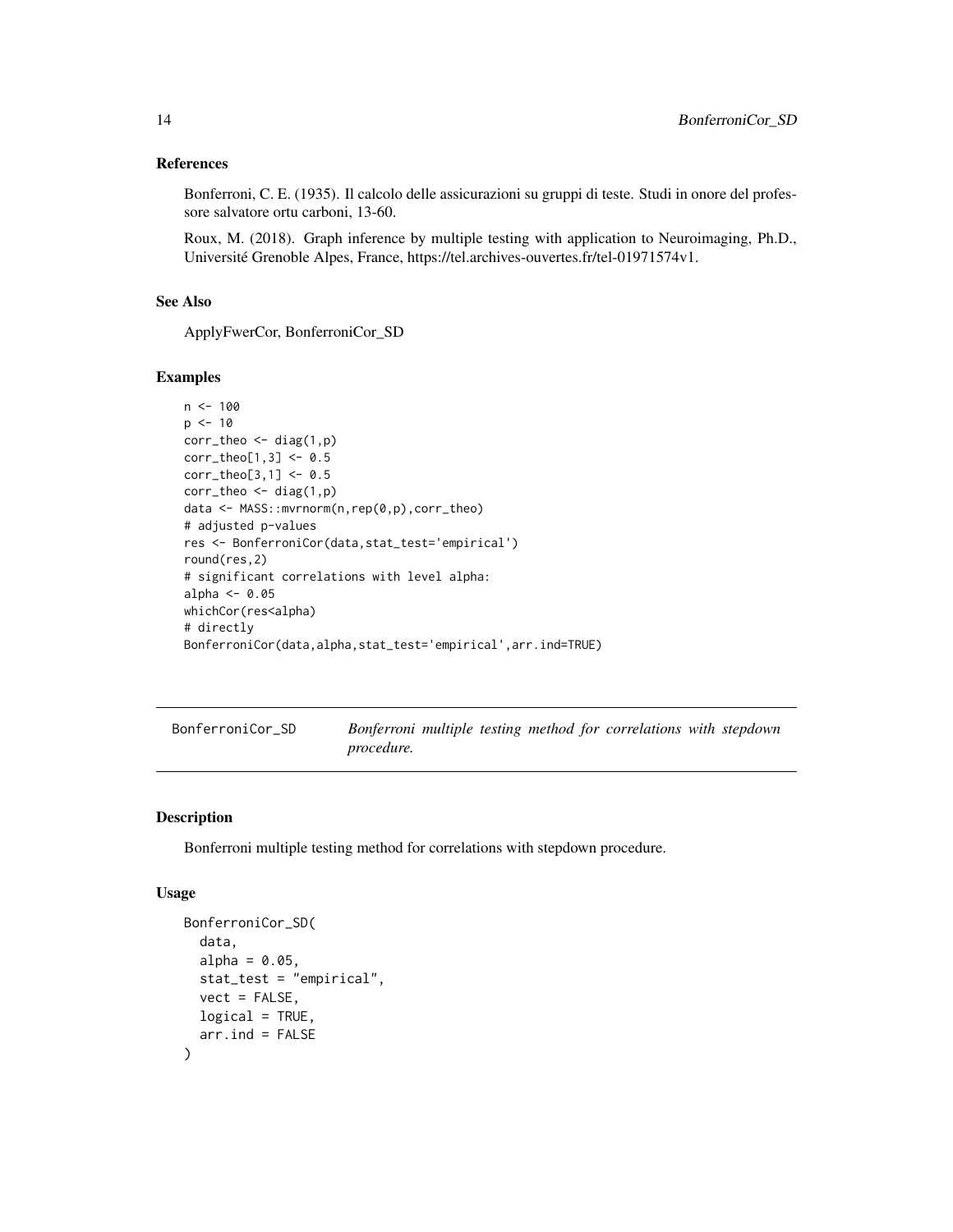#### Arguments

| data      | matrix of observations                                                                                                                                                                                                                                                                                                                                                                                    |
|-----------|-----------------------------------------------------------------------------------------------------------------------------------------------------------------------------------------------------------------------------------------------------------------------------------------------------------------------------------------------------------------------------------------------------------|
| alpha     | level of multiple testing                                                                                                                                                                                                                                                                                                                                                                                 |
| stat_test | 4 test statistics are available:                                                                                                                                                                                                                                                                                                                                                                          |
|           | 'empirical' $\sqrt{n} * abs(corr)$                                                                                                                                                                                                                                                                                                                                                                        |
|           | <b>'fisher'</b> $\sqrt{n-3} * 1/2 * \log((1 + corr)/(1 - corr))$                                                                                                                                                                                                                                                                                                                                          |
|           | <b>'student'</b> $\sqrt{n-2} * abs(corr)/\sqrt{1-corr^2}$                                                                                                                                                                                                                                                                                                                                                 |
|           | <b>'2nd.order'</b> $\sqrt{n}$ *mean(Y)/sd(Y) with $Y = (X_i - mean(X_i))(X_i - mean(X_i))$                                                                                                                                                                                                                                                                                                                |
| vect      | if TRUE returns a vector of TRUE/FALSE values, corresponding to vectorize (cor (data));<br>if FALSE, returns an array containing TRUE/FALSE values for each entry of the<br>correlation matrix                                                                                                                                                                                                            |
| logical   | if TRUE, returns either a vector or a matrix where each element is equal to<br>TRUE if the corresponding null hypothesis is rejected, and to FALSE if it is not<br>rejected if FALSE, returns a list of successive p-values : element $[[i+1]]$ of the<br>list giving the p-values evaluated on the non-rejected hypothesis at step [[i]];<br>p-values are either as a vector or a list depending on vect |
| arr.ind   | if TRUE, returns the indexes of the significant correlations, with respect to level<br>alpha                                                                                                                                                                                                                                                                                                              |

# Value

Returns

- logicals, equal to TRUE if the corresponding element of the statistic vector is rejected, as a vector or a matrix depending of the value of vect,
- an array containing indexes  $\{(i, j), i < j\}$  for which correlation between variables i and j is significant, if arr.ind=TRUE.

# References

Bonferroni, C. E. (1935). Il calcolo delle assicurazioni su gruppi di teste. Studi in onore del professore salvatore ortu carboni, 13-60.

Roux, M. (2018). Graph inference by multiple testing with application to Neuroimaging, Ph.D., Université Grenoble Alpes, France, https://tel.archives-ouvertes.fr/tel-01971574v1.

#### See Also

ApplyFwerCor, BonferroniCor

# Examples

```
n < - 100p \le -10corr_{theo} \leftarrow diag(1,p)corr_{theo[1,3]} < -0.5corr_{theo[3,1]} < -0.5
```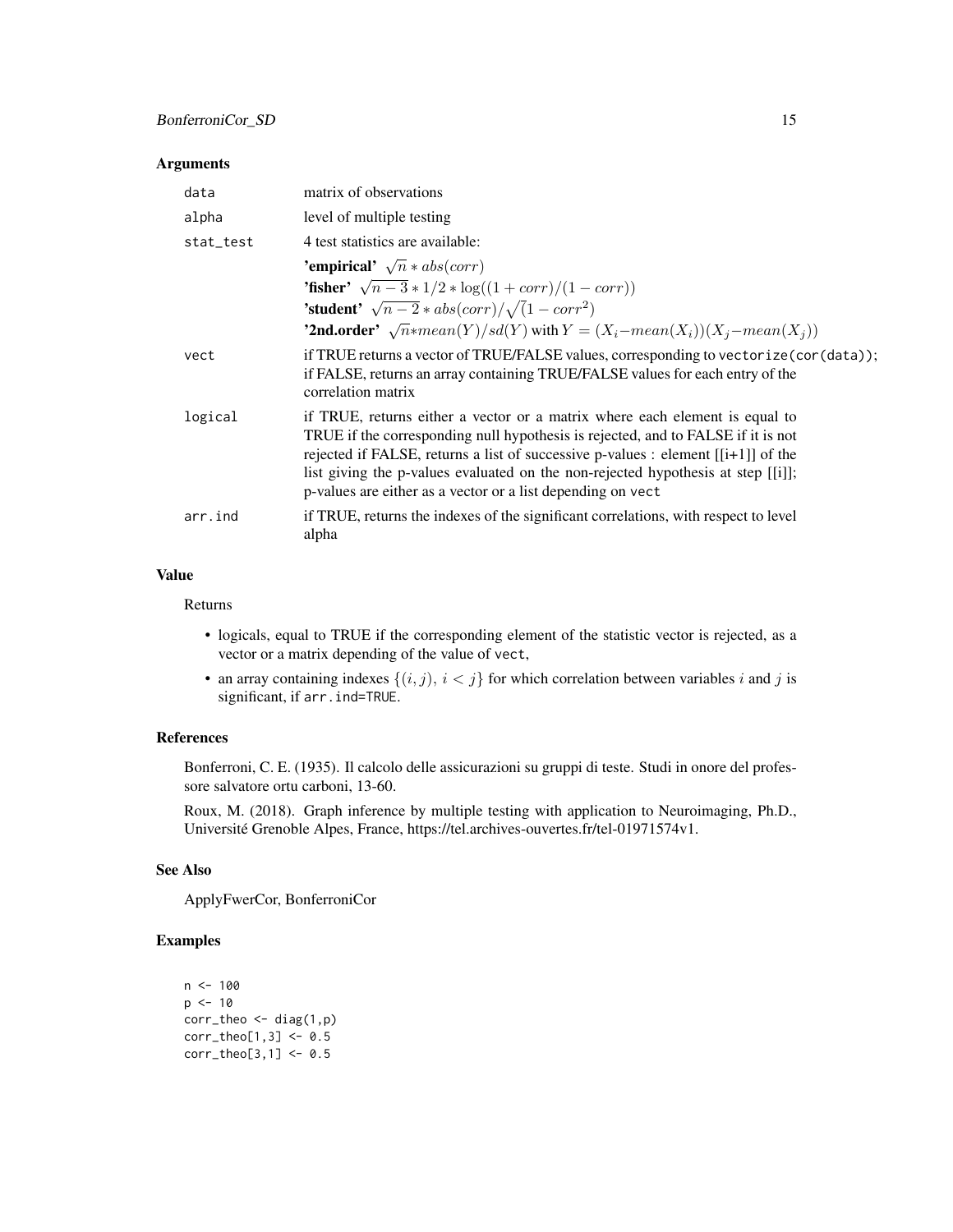```
data <- MASS::mvrnorm(n,rep(0,p),corr_theo)
alpha <- 0.05
# significant correlations:
BonferroniCor_SD(data,alpha,stat_test='empirical', arr.ind=TRUE)
# successive p-values
res <- BonferroniCor_SD(data,stat_test='empirical', logical=FALSE)
lapply(res,FUN=function(x){round(x,2)})
# succesive rejections
lapply(res,FUN=function(x){whichCor(x<alpha)})
```

| BootRWCor | Bootstrap multiple testing method of Romano & Wolf $(2005)$ for cor- |
|-----------|----------------------------------------------------------------------|
|           | relations.                                                           |

# Description

Multiple testing method based on the evaluation of quantile by bootstrap in the initial dataset (Romano & Wolf (2005)).

#### Usage

```
BootRWCor(
  data,
  alpha = 0.05,
  stat_test = "empirical",
 Nboot = 1000,vect = FALSE,logical = FALSE,
  arr. ind = FALSE\mathcal{L}
```
# Arguments

| data      | matrix of observations                                                                                                                                                                             |
|-----------|----------------------------------------------------------------------------------------------------------------------------------------------------------------------------------------------------|
| alpha     | level of multiple testing (used if logical=TRUE)                                                                                                                                                   |
| stat_test | 'empirical' $\sqrt{n} * abs(corr)$                                                                                                                                                                 |
|           | <b>'fisher'</b> $\sqrt{n-3} * 1/2 * \log((1 + corr)/(1 - corr))$                                                                                                                                   |
|           | <b>'student'</b> $\sqrt{n-2} * abs(corr)/\sqrt{1-corr^2}$                                                                                                                                          |
|           | <b>'2nd.order'</b> $\sqrt{n}$ *mean(Y)/sd(Y) with $Y = (X_i - mean(X_i))(X_i - mean(X_i))$                                                                                                         |
| Nboot     | number of iterations for Monte-Carlo quantile evaluation                                                                                                                                           |
| vect      | if TRUE returns a vector of adjusted p-values, corresponding to vectorize (cor (data));<br>if FALSE, returns an array containing the adjusted p-values for each entry of the<br>correlation matrix |
| logical   | if TRUE, returns either a vector or a matrix where each element is equal to<br>TRUE if the corresponding null hypothesis is rejected, and to FALSE if it is not<br>rejected                        |
| arr.ind   | if TRUE, returns the indexes of the significant correlations, with respect to level<br>alpha                                                                                                       |

<span id="page-15-0"></span>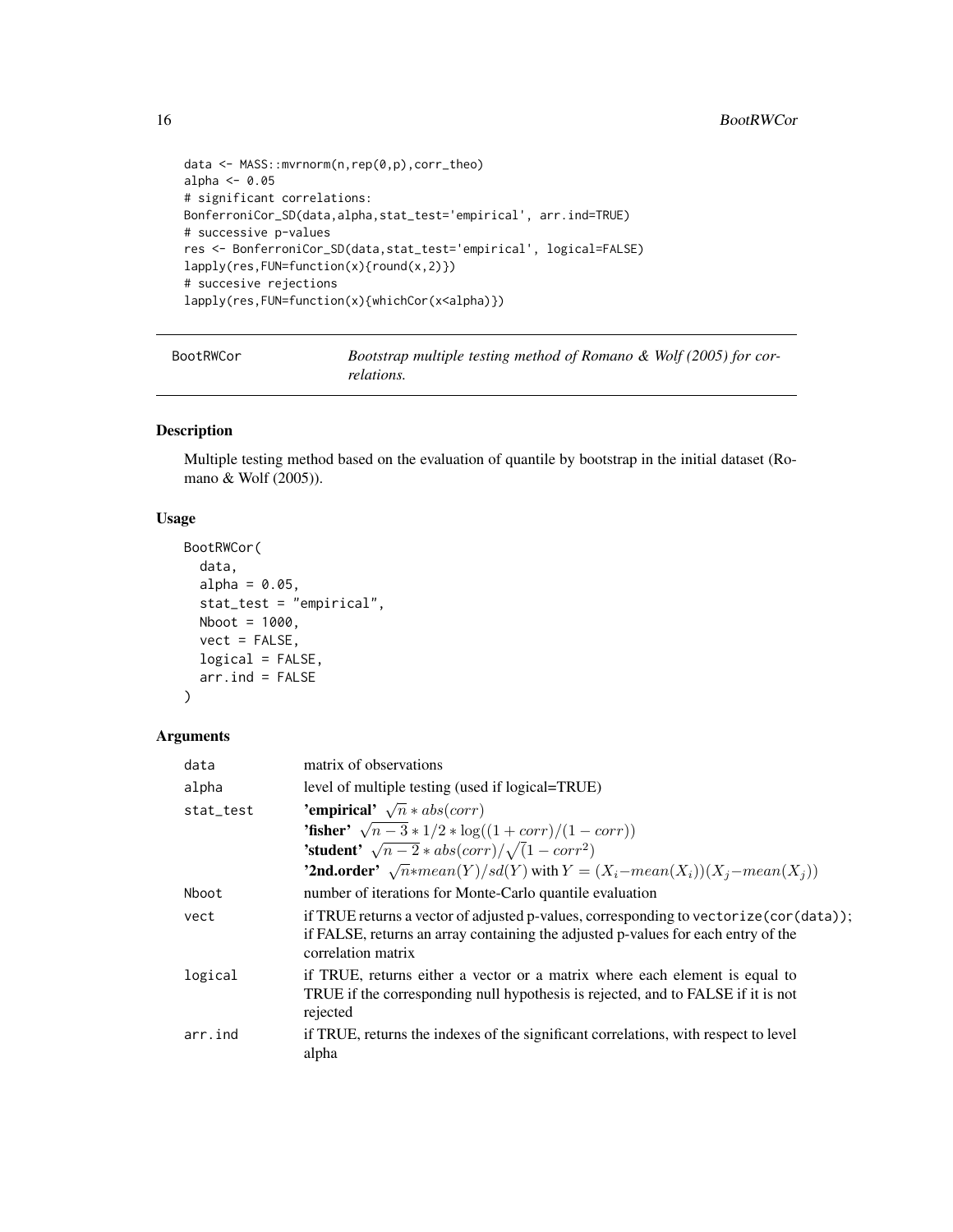#### <span id="page-16-0"></span>BootRWCor\_SD 17

#### Value

#### Returns

- the adjusted p-values, as a vector or a matrix depending of the value of vect,
- an array containing indexes  $\{(i, j), i < j\}$  for which correlation between variables i and j is significant, if arr.ind=TRUE.

#### References

Romano, J. P., & Wolf, M. (2005). Exact and approximate stepdown methods for multiple hypothesis testing. Journal of the American Statistical Association, 100(469), 94-108.

Roux, M. (2018). Graph inference by multiple testing with application to Neuroimaging, Ph.D., Université Grenoble Alpes, France, https://tel.archives-ouvertes.fr/tel-01971574v1.

#### See Also

ApplyFwerCor, BootRWCor\_SD

# Examples

```
n < -100p \le -10corr_{theo} < - diag(1,p)corr_{theo[1,3]} < -0.5corr_{theo[3,1]} < -0.5data <- MASS::mvrnorm(n,rep(0,p),corr_theo)
# adjusted p-values
res <- BootRWCor(data,stat_test='empirical',Nboot=1000)
round(res,2)
# significant correlations with level alpha:
alpha <-0.05whichCor(res<alpha)
# directly
BootRWCor(data,alpha,stat_test='empirical',Nboot=1000,arr.ind=TRUE)
```
BootRWCor\_SD *Boootstrap multiple testing method of Romano & Wolf (2005) for correlations, with stepdown procedure.*

# Description

Multiple testing method based on the evaluation of quantile by bootstrap in the initial dataset (Romano & Wolf (2005)), with stepdown procedure.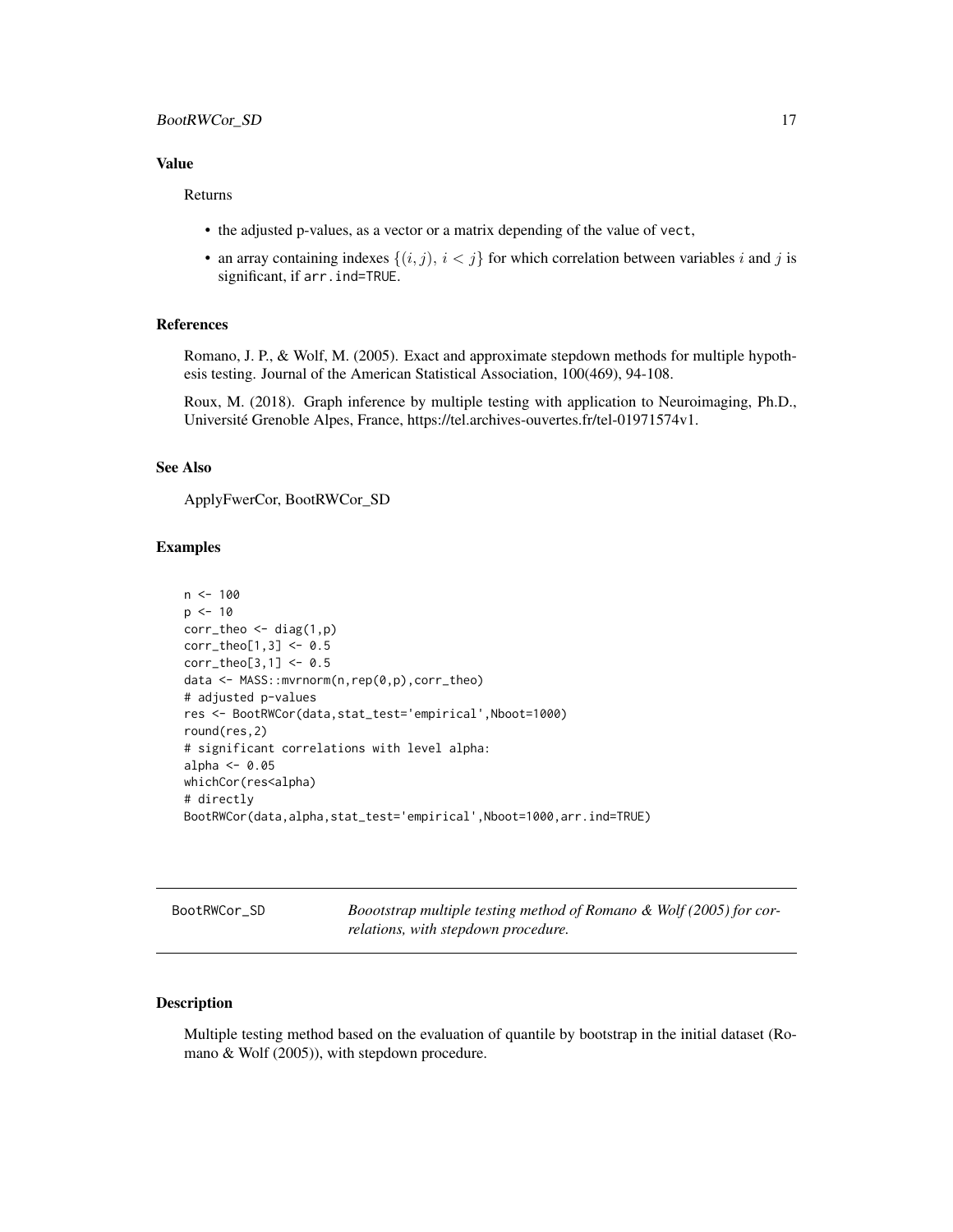# Usage

```
BootRWCor_SD(
  data,
  alpha = 0.05,
  stat_test = "empirical",
  Nboot = 1000,
  vect = FALSE,logical = TRUE,arr.ind = FALSE
\mathcal{E}
```
#### Arguments

| data      | matrix of observations                                                                                                                                                                                                                                                                                                                                                                                    |
|-----------|-----------------------------------------------------------------------------------------------------------------------------------------------------------------------------------------------------------------------------------------------------------------------------------------------------------------------------------------------------------------------------------------------------------|
| alpha     | level of multiple testing                                                                                                                                                                                                                                                                                                                                                                                 |
| stat_test | 4 test statistics are available:                                                                                                                                                                                                                                                                                                                                                                          |
|           | 'empirical' $\sqrt{n} * abs(corr)$                                                                                                                                                                                                                                                                                                                                                                        |
|           | <b>'fisher'</b> $\sqrt{n-3} * 1/2 * \log((1 + corr)/(1 - corr))$                                                                                                                                                                                                                                                                                                                                          |
|           | <b>'student'</b> $\sqrt{n-2} * abs(corr)/\sqrt{1-corr^2}$                                                                                                                                                                                                                                                                                                                                                 |
|           | <b>'2nd.order'</b> $\sqrt{n}$ *mean(Y)/sd(Y) with $Y = (X_i - mean(X_i))(X_i - mean(X_i))$                                                                                                                                                                                                                                                                                                                |
| Nboot     | number of iterations for Bootstrap quantile evaluation                                                                                                                                                                                                                                                                                                                                                    |
| vect      | if TRUE returns a vector of TRUE/FALSE values, corresponding to vectorize (cor (data));<br>if FALSE, returns an array containing TRUE/FALSE values for each entry of the<br>correlation matrix                                                                                                                                                                                                            |
| logical   | if TRUE, returns either a vector or a matrix where each element is equal to<br>TRUE if the corresponding null hypothesis is rejected, and to FALSE if it is not<br>rejected if FALSE, returns a list of successive p-values : element $[[i+1]]$ of the<br>list giving the p-values evaluated on the non-rejected hypothesis at step [[i]];<br>p-values are either as a vector or a list depending on vect |
| arr.ind   | if TRUE, returns the indexes of the significant correlations, with respect to level<br>alpha                                                                                                                                                                                                                                                                                                              |

# Value

#### Returns

- logicals, equal to TRUE if the corresponding element of the statistic vector is rejected, as a vector or a matrix depending of the value of vect,
- an array containing indexes  $\{(i, j), i < j\}$  for which correlation between variables i and j is significant, if arr.ind=TRUE.

# References

Romano, J. P., & Wolf, M. (2005). Exact and approximate stepdown methods for multiple hypothesis testing. Journal of the American Statistical Association, 100(469), 94-108.

Roux, M. (2018). Graph inference by multiple testing with application to Neuroimaging, Ph.D., Université Grenoble Alpes, France, https://tel.archives-ouvertes.fr/tel-01971574v1.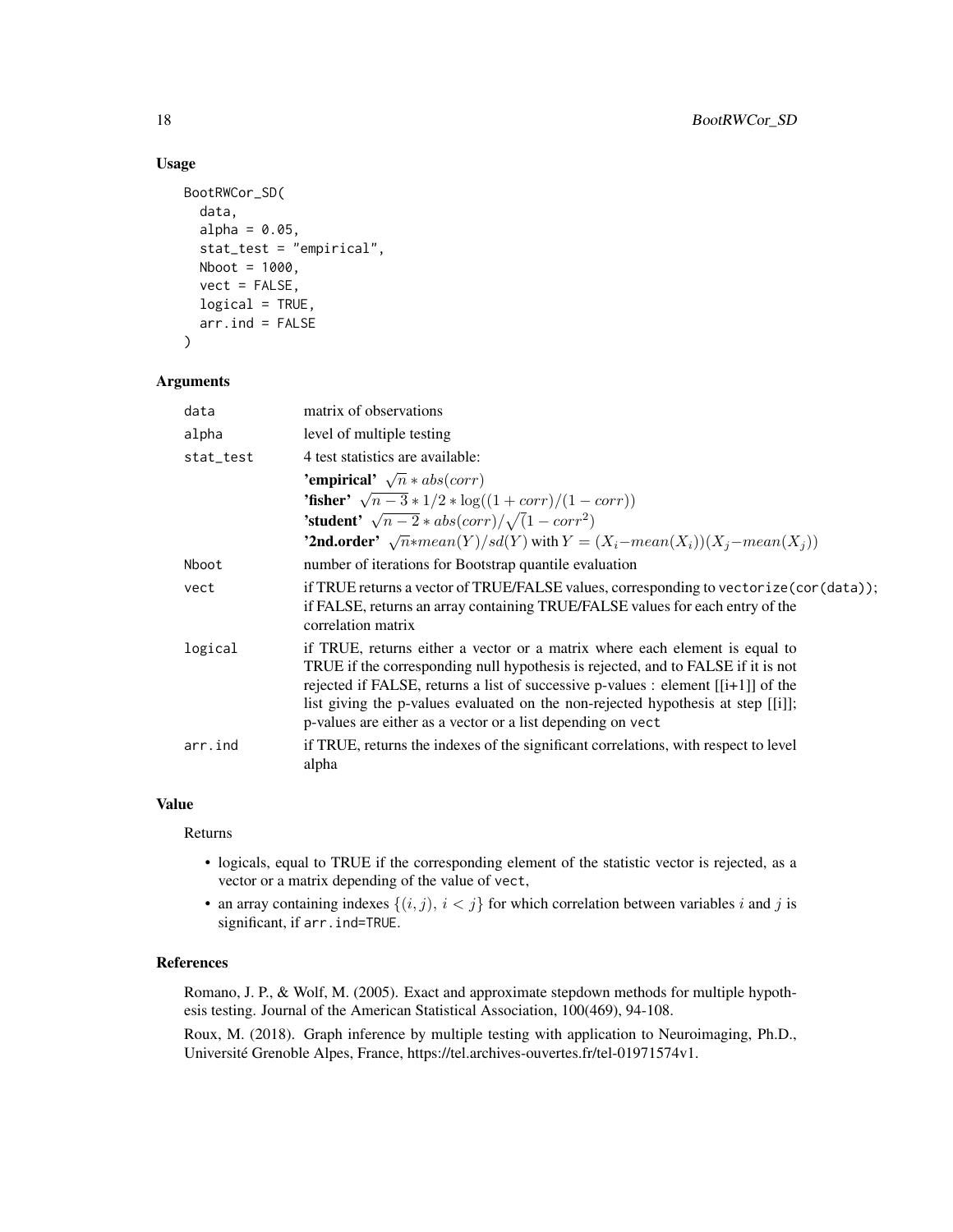<span id="page-18-0"></span>covD2nd 19

# See Also

ApplyFwerCor, BootRWCor

# Examples

```
n < - 100p \le -10corr_{theo} \leftarrow diag(1,p)corr_theo[1,3] <- 0.5
corr_theo[3,1] <- 0.5
data <- MASS::mvrnorm(n,rep(0,p),corr_theo)
alpha <- 0.05
# significant correlations:
BootRWCor_SD(data,alpha,stat_test='empirical', arr.ind=TRUE)
# successive p-values
res <- BootRWCor_SD(data,stat_test='empirical', logical=FALSE)
lapply(res,FUN=function(x){round(x,2)})
# succesive rejections
lapply(res,FUN=function(x){whichCor(x<alpha)})
```
covD2nd *Returns the theoretical covariance of empirical correlations.*

# Description

Returns the theoretical covariance of empirical correlations.

#### Usage

covD2nd(r)

#### Arguments

r a correlation matrix

# Value

Returns the theoretical covariance of 2nd order statistics,  $\sqrt{n} * mean(Y)/sd(Y)$  with  $Y = (X_i$  $mean(X_i))(X_j - mean(X_j)).$ 

#### See Also

covDcor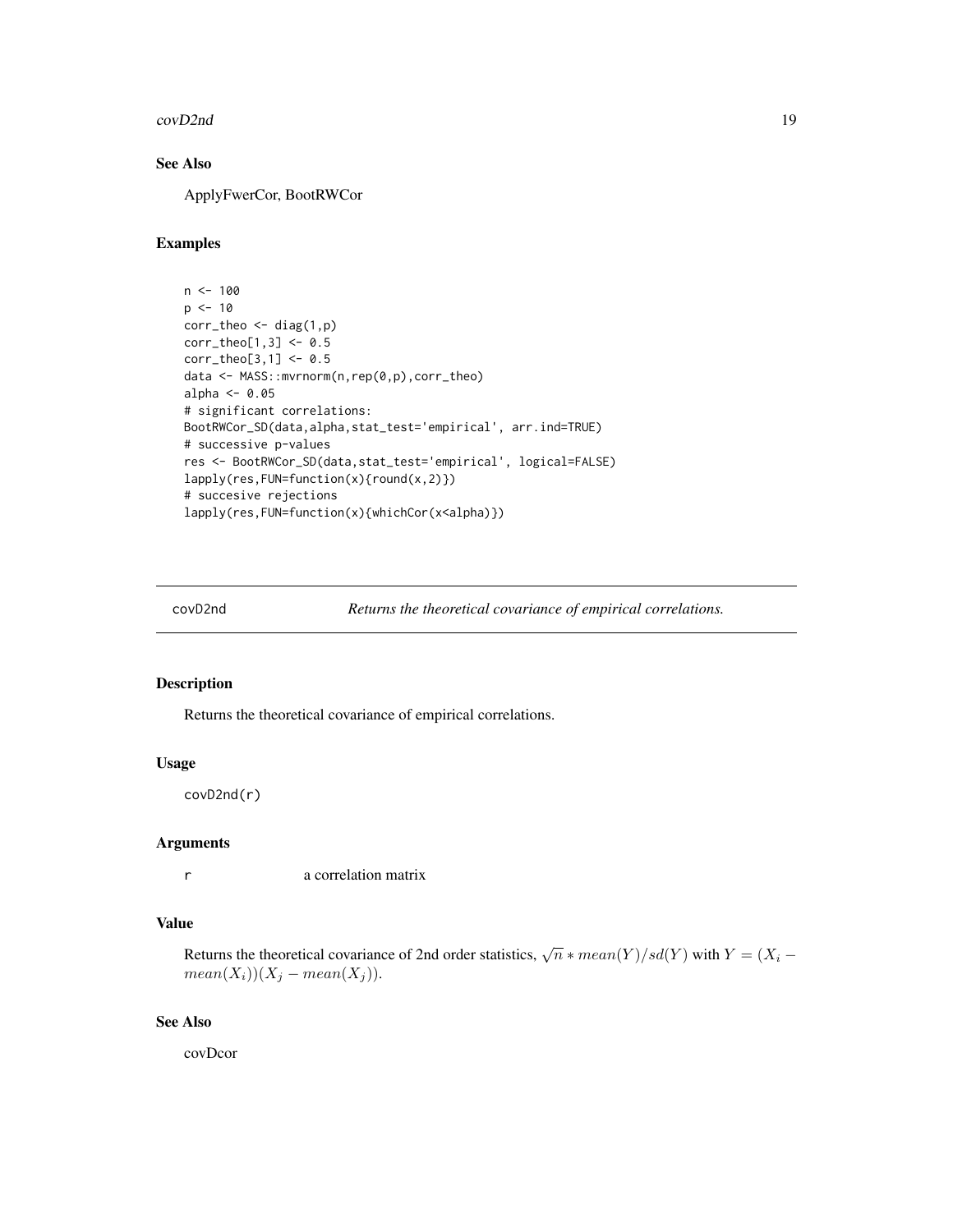# Examples

```
p \le -10corr_theo <- diag(1,p)
corr_{theo[2:p,]} \leftarrow \emptyset.3corr_{\text{theo}[,2:p]} \leftarrow 0.3covD2nd(corr_theo)
```
covDcor *Returns the theoretical covariance of empirical correlations.*

# Description

Returns the theoretical covariance of empirical correlations.

# Usage

covDcor(r)

# Arguments

r a correlation matrix

# Value

Returns the theoretical covariance of empirical correlations.

# References

Aitkin, M. A. (1969). Some tests for correlation matrices. Biometrika, 443-446.

# See Also

covDcorNorm

# Examples

```
p <- 10
corr_{theo} \leftarrow diag(1,p)corr_{\text{theo[2:p]} \leftarrow 0.3corr_{theo[,2:p] \leftarrow \emptyset.3covDcor(corr_theo)
```
<span id="page-19-0"></span>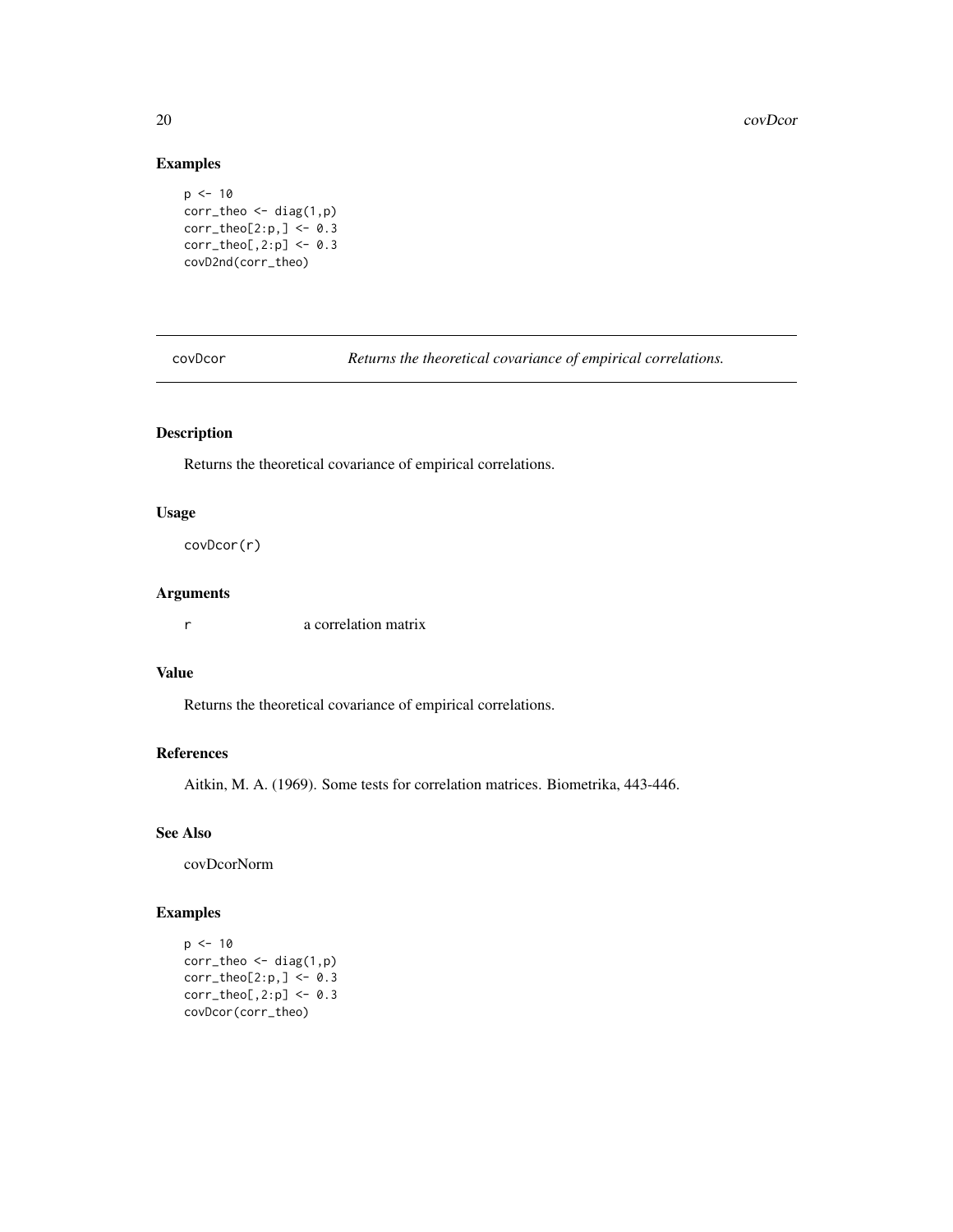<span id="page-20-0"></span>covDcorNorm *Returns the theoretical covariance of test statistics for correlation testing.*

# Description

Returns the theoretical covariance of test statistics for correlation testing.

# Usage

```
covDcorNorm(cor_mat, stat_test = "empirical")
```
# Arguments

| cor_mat   | A correlation matrix                                                                       |
|-----------|--------------------------------------------------------------------------------------------|
| stat_test | <b>'empirical'</b> $\sqrt{n} * abs(corr)$                                                  |
|           | <b>'fisher'</b> $\sqrt{n-3} * 1/2 * \log((1 + corr)/(1 - corr))$                           |
|           | <b>'student'</b> $\sqrt{n-2} * abs(corr)/\sqrt{1-corr^2}$                                  |
|           | <b>'2nd.order'</b> $\sqrt{n}$ *mean(Y)/sd(Y) with $Y = (X_i - mean(X_i))(X_j - mean(X_j))$ |

### Value

Returns the theoretical covariance of the test statistics.

# See Also

covDcor, covD2nd, eval\_stat

# Examples

```
p \le -10corr_theo <- diag(1,p)
corr_{theo[2:p,]} \leftarrow \emptyset.3corr_theo[,2:p] <- 0.3
covDcorNorm(corr_theo,stat_test='student')
```
eval\_stat *Evaluates the test statistics for tests on correlation matrix entries.*

# Description

Evaluates the test statistics for tests on correlation matrix entries.

#### Usage

eval\_stat(data, type = "empirical")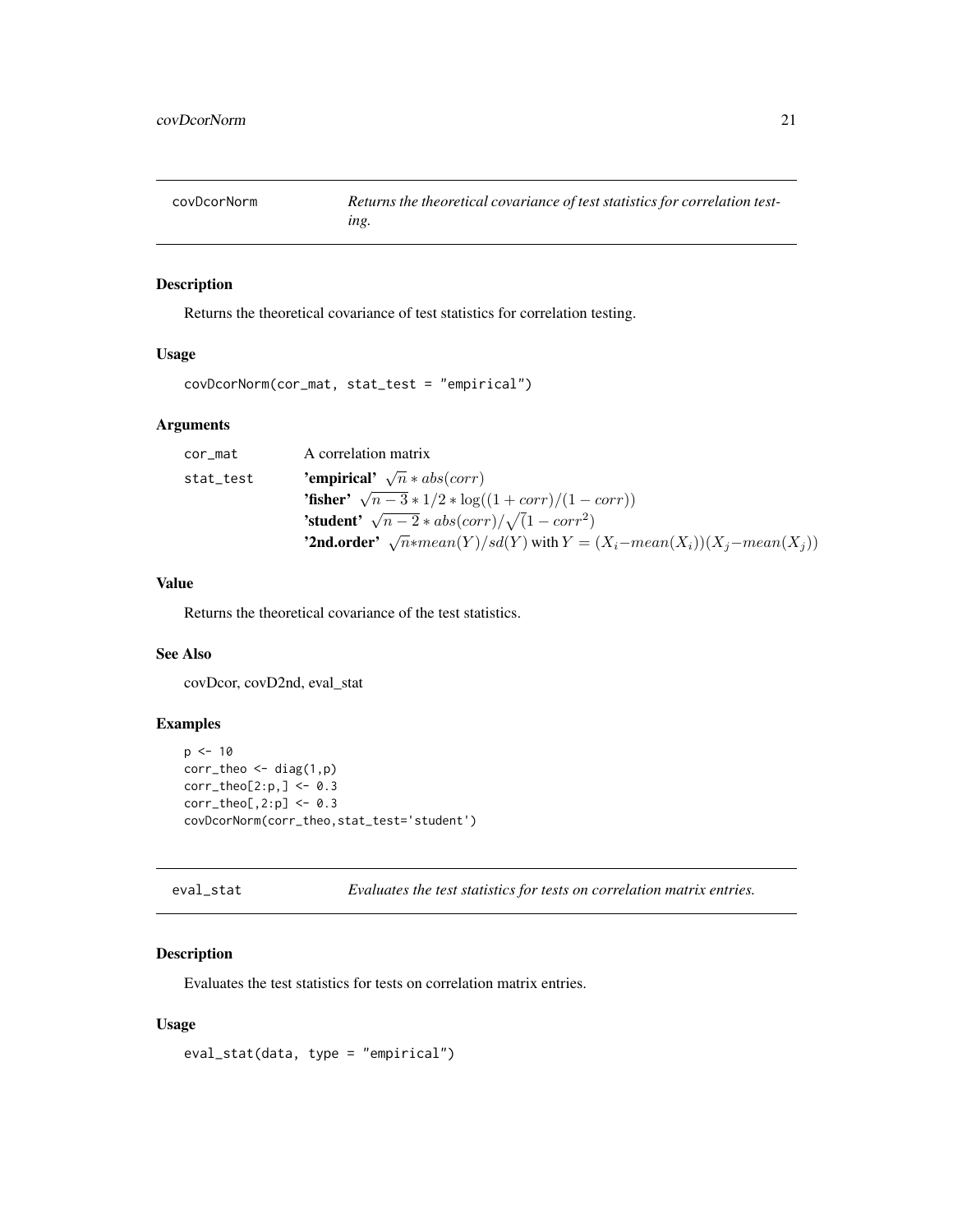# <span id="page-21-0"></span>Arguments

| data | matrix of observations                                                                     |
|------|--------------------------------------------------------------------------------------------|
| type | <b>'empirical'</b> $\sqrt{n} * abs(corr)$                                                  |
|      | <b>'fisher'</b> $\sqrt{n-3} * 1/2 * \log((1 + corr)/(1 - corr))$                           |
|      | <b>'student'</b> $\sqrt{n-2} * abs(corr)/\sqrt{1-corr^2}$                                  |
|      | <b>'2nd.order'</b> $\sqrt{n}$ *mean(Y)/sd(Y) with $Y = (X_i - mean(X_i))(X_j - mean(X_j))$ |

# Value

Returns the test statistics for correlation testing.

# Examples

```
n < - 100p \le -10corr_theo <- diag(1,p)
data <- MASS::mvrnorm(n,rep(0,p),corr_theo)
stat <- eval_stat(data,'fisher')
```

| LCTboot |
|---------|
|         |

Bootstrap procedure LCT-B proposed by Cai & Liu (2016) for corre*lation testing.*

# Description

Bootstrap procedure LCT-B proposed by Cai & Liu (2016) for correlation testing.

# Usage

```
LCTboot(
  data,
  alpha = 0.05,
  stat_test = "2nd.order",
  Nboot = 100,
  vect = FALSE,arr.ind = FALSE
)
```
# Arguments

| data      | matrix of observations                                                                     |
|-----------|--------------------------------------------------------------------------------------------|
| alpha     | level of multiple testing                                                                  |
| stat_test | 'empirical' $\sqrt{n} * abs(corr)$                                                         |
|           | <b>'fisher'</b> $\sqrt{n-3} * 1/2 * \log((1 + corr)/(1 - corr))$                           |
|           | <b>'student'</b> $\sqrt{n-2} * abs(corr)/\sqrt{1-corr^2}$                                  |
|           | <b>'2nd.order'</b> $\sqrt{n}$ *mean(Y)/sd(Y) with $Y = (X_i - mean(X_i))(X_j - mean(X_j))$ |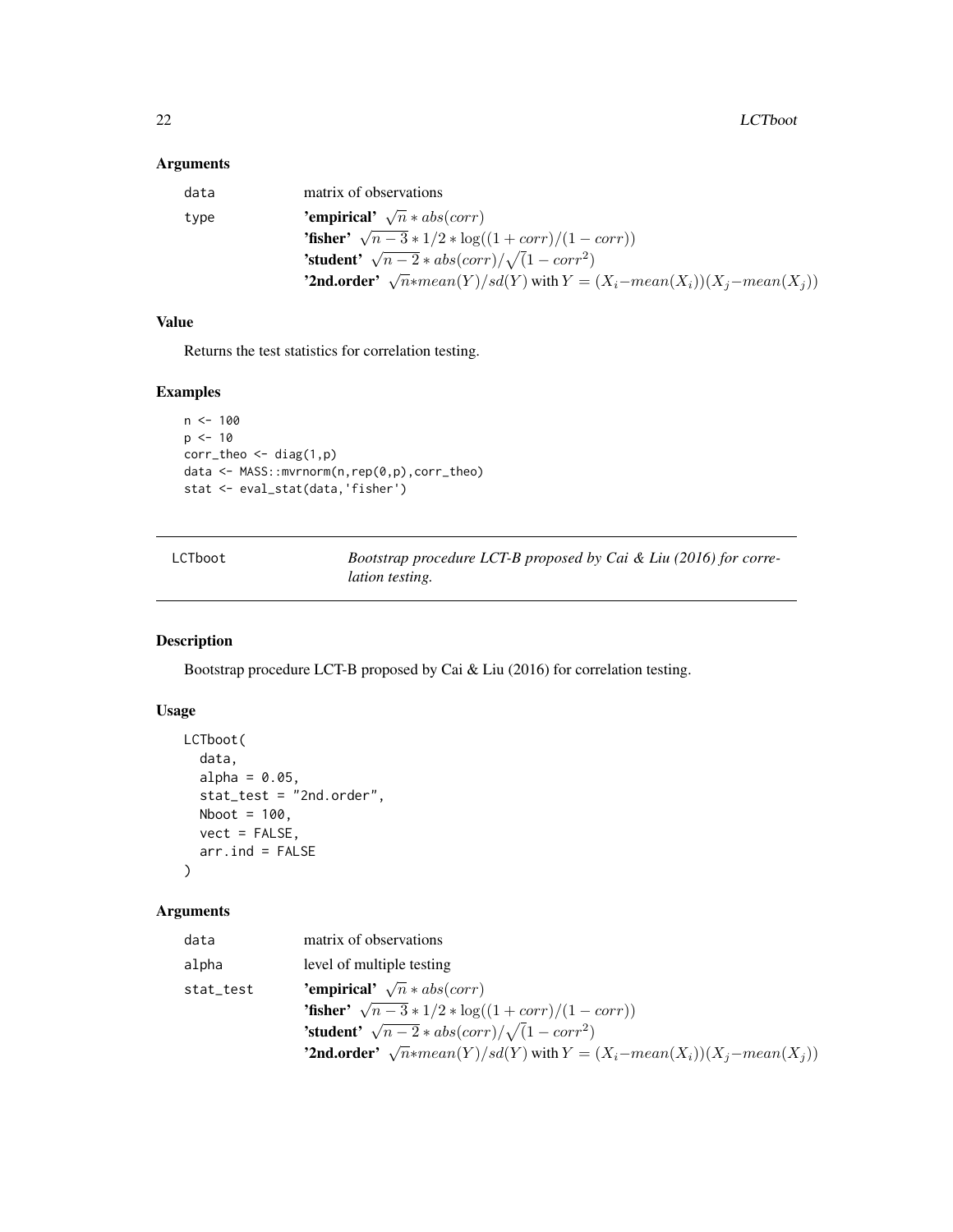#### <span id="page-22-0"></span>LCTnorm 23

| Nboot   | number of iterations for bootstrap quantile evaluation                                                                                                                                        |
|---------|-----------------------------------------------------------------------------------------------------------------------------------------------------------------------------------------------|
| vect    | if TRUE returns a vector of TRUE/FALSE values, corresponding to vectorize (cor(data));<br>if FALSE, returns an array containing TRUE/FALSE values for each entry of the<br>correlation matrix |
| arr.ind | if TRUE, returns the indexes of the significant correlations, with respect to level<br>alpha                                                                                                  |

# Value

Returns

- logicals, equal to TRUE if the corresponding element of the statistic vector is rejected, as a vector or a matrix depending of the value of vect,
- an array containing indexes  $\{(i, j), i < j\}$  for which correlation between variables i and j is significant, if arr.ind=TRUE.

#### References

Cai, T. T., & Liu, W. (2016). Large-scale multiple testing of correlations. Journal of the American Statistical Association, 111(513), 229-240.

#### See Also

ApplyFdrCor, LCTNorm

#### Examples

```
n < -100p \le -10corr_{theo} \leftarrow diag(1,p)corr_theo[1,3] <- 0.5
corr_theo[3,1] <- 0.5
data <- MASS::mvrnorm(n,rep(0,p),corr_theo)
alpha <- 0.05
# significant correlations:
LCTboot(data,alpha,stat_test='empirical',Nboot=100,arr.ind=TRUE)
```
LCTnorm *Procedure LCT-N proposed by Cai & Liu (2016) for correlation testing.*

#### Description

Procedure LCT-N proposed by Cai & Liu (2016) for correlation testing.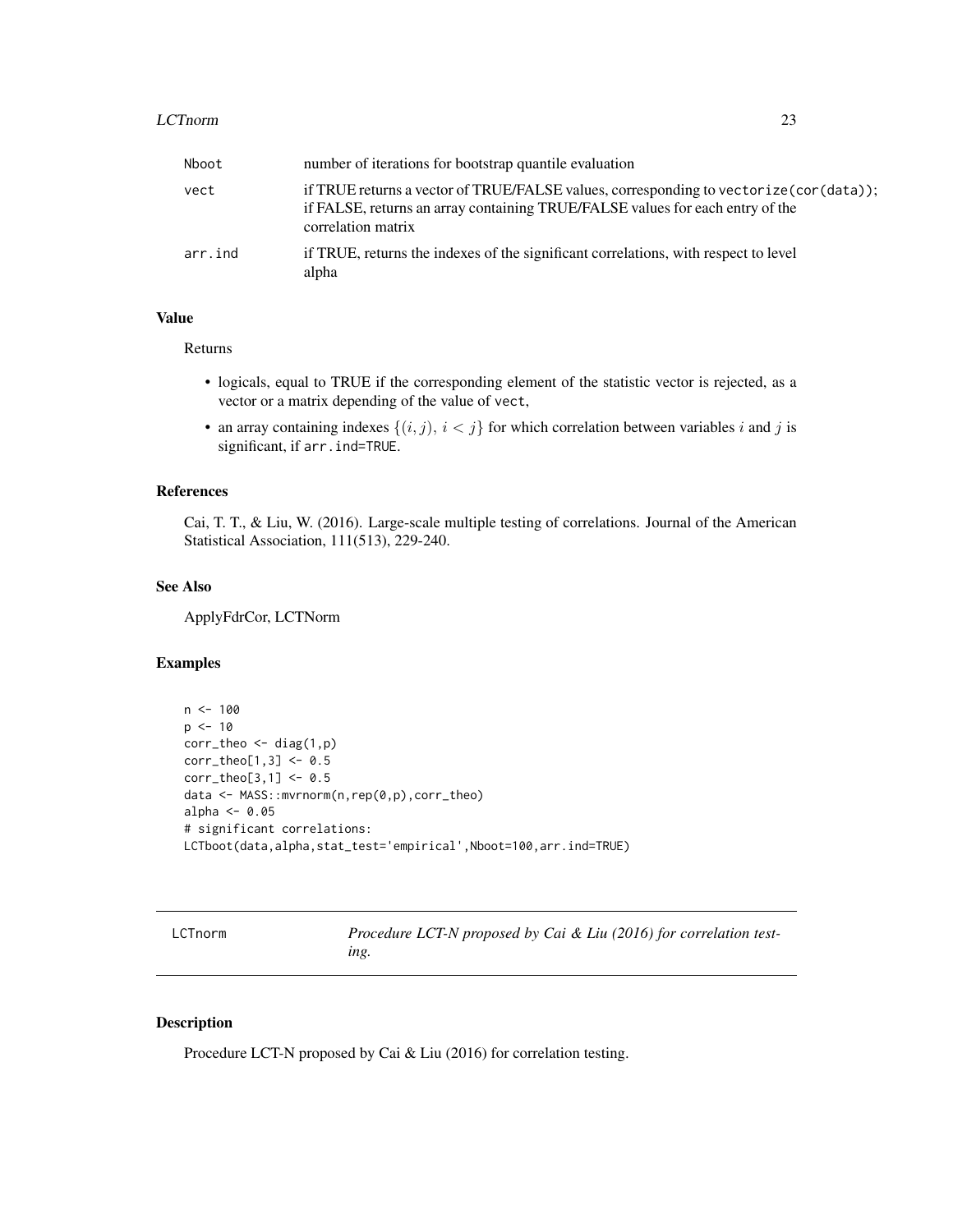# Usage

```
LCTnorm(
  data,
  alpha = 0.05,
  stat_test = "2nd.order",
 vect = FALSE,arr.ind = FALSE
)
```
# Arguments

| data      | matrix of observations                                                                                                                                                                         |
|-----------|------------------------------------------------------------------------------------------------------------------------------------------------------------------------------------------------|
| alpha     | level of multiple testing                                                                                                                                                                      |
| stat_test | <b>'empirical'</b> $\sqrt{n} * abs(corr)$                                                                                                                                                      |
|           | <b>'fisher'</b> $\sqrt{n-3} * 1/2 * \log((1 + corr)/(1 - corr))$                                                                                                                               |
|           | <b>'student'</b> $\sqrt{n-2} * abs(corr)/\sqrt{1-corr^2}$                                                                                                                                      |
|           | <b>'2nd.order'</b> $\sqrt{n}$ *mean(Y)/sd(Y) with $Y = (X_i - mean(X_i))(X_i - mean(X_i))$                                                                                                     |
| vect      | if TRUE returns a vector of TRUE/FALSE values, corresponding to vectorize (cor (data));<br>if FALSE, returns an array containing TRUE/FALSE values for each entry of the<br>correlation matrix |
| arr.ind   | if TRUE, returns the indexes of the significant correlations, with respect to level<br>alpha                                                                                                   |

# Value

# Returns

- logicals, equal to TRUE if the corresponding element of the statistic vector is rejected, as a vector or a matrix depending of the value of vect,
- an array containing indexes  $\{(i, j), i < j\}$  for which correlation between variables i and j is significant, if arr.ind=TRUE.

# References

Cai, T. T., & Liu, W. (2016). Large-scale multiple testing of correlations. Journal of the American Statistical Association, 111(513), 229-240.

#### See Also

ApplyFdrCor, LCTboot

# Examples

```
n < -100p \le -10corr_{theo} \leftarrow diag(1,p)corr_{theo[1,3]} < -0.5
```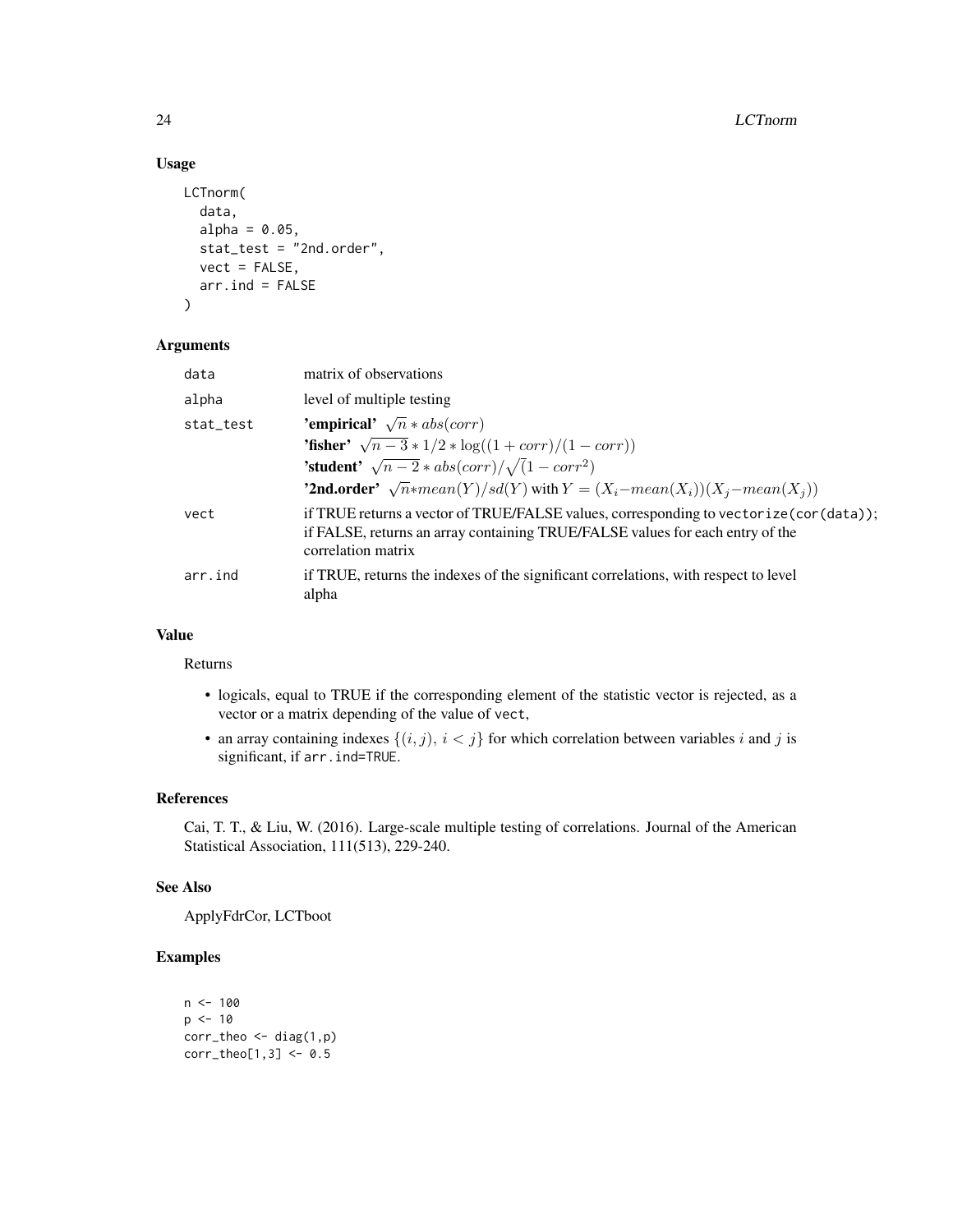# <span id="page-24-0"></span>maxTinftyCor 25

```
corr_{theo[3,1]} < -0.5data <- MASS::mvrnorm(n,rep(0,p),corr_theo)
alpha <- 0.05
# significant correlations:
LCTnorm(data,alpha,stat_test='empirical',arr.ind=TRUE)
```
maxTinftyCor *Multiple testing method of Drton & Perlman (2007) for correlations.*

# Description

Multiple testing method based on the evaluation of quantile by simulation of observations from the asymptotic distribution (Drton & Perlman (2007)).

# Usage

```
maxTinftyCor(
  data,
  alpha = 0.05,
  stat_test = "empirical",
 Nboot = 1000,OmegaChap = covDcorNorm(cor(data), stat_test),
  vect = FALSE,logical = FALSE,
  arr.ind = FALSE
\lambda
```
# Arguments

| data      | matrix of observations                                                                                                                                                                             |
|-----------|----------------------------------------------------------------------------------------------------------------------------------------------------------------------------------------------------|
| alpha     | level of multiple testing (used if logical=TRUE)                                                                                                                                                   |
| stat_test | 'empirical' $\sqrt{n} * abs(corr)$                                                                                                                                                                 |
|           | <b>'fisher'</b> $\sqrt{n-3} * 1/2 * \log((1 + corr)/(1 - corr))$                                                                                                                                   |
|           | <b>'student'</b> $\sqrt{n-2} * abs(corr)/\sqrt{1-corr^2}$                                                                                                                                          |
|           | <b>'2nd.order'</b> $\sqrt{n}$ *mean(Y)/sd(Y) with $Y = (X_i - mean(X_i))(X_j - mean(X_j))$                                                                                                         |
| Nboot     | number of iterations for Monte-Carlo quantile evaluation                                                                                                                                           |
| OmegaChap | matrix of covariance of empirical correlations used for quantile evaluation; op-<br>tional, useful for oracle estimation and step-down                                                             |
| vect      | if TRUE returns a vector of adjusted p-values, corresponding to vectorize (cor (data));<br>if FALSE, returns an array containing the adjusted p-values for each entry of the<br>correlation matrix |
| logical   | if TRUE, returns either a vector or a matrix where each element is equal to<br>TRUE if the corresponding null hypothesis is rejected, and to FALSE if it is not<br>rejected                        |
| arr.ind   | if TRUE, returns the indexes of the significant correlations, with respect to level<br>alpha                                                                                                       |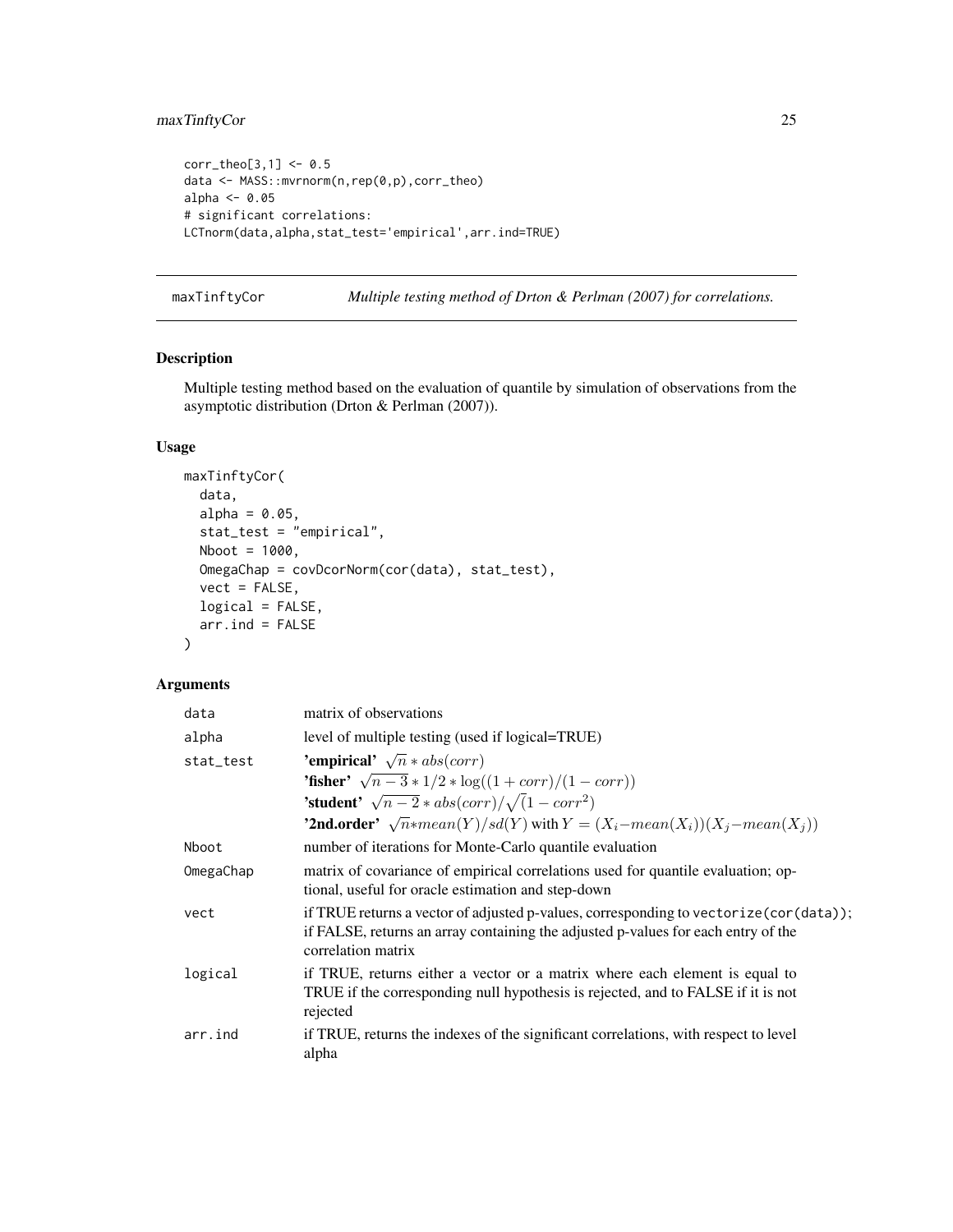#### <span id="page-25-0"></span>Value

Returns

- the adjusted p-values, as a vector or a matrix depending of the value of vect,
- an array containing indexes  $\{(i, j), i < j\}$  for which correlation between variables i and j is significant, if arr.ind=TRUE.

#### References

Drton, M., & Perlman, M. D. (2007). Multiple testing and error control in Gaussian graphical model selection. Statistical Science, 22(3), 430-449.

Roux, M. (2018). Graph inference by multiple testing with application to Neuroimaging, Ph.D., Université Grenoble Alpes, France, https://tel.archives-ouvertes.fr/tel-01971574v1.

#### See Also

ApplyFwerCor, maxTinftyCor\_SD

# Examples

```
n < -100p \le -10corr_{theo} < - diag(1,p)corr_{theo[1,3]} < -0.5corr_{theo[3,1]} < -0.5data <- MASS::mvrnorm(n,rep(0,p),corr_theo)
# adjusted p-values
res <- maxTinftyCor(data,stat_test='empirical',Nboot=1000)
round(res,2)
# significant correlations with level alpha:
alpha <-0.05whichCor(res<alpha)
# directly
res <- maxTinftyCor(data,alpha,stat_test='empirical',Nboot=1000,arr.ind=TRUE)
```
maxTinftyCor\_SD *Multiple testing method of Drton & Perlman (2007) for correlations, with stepdown procedure.*

# Description

Multiple testing method based on the evaluation of quantile by simulation of observations from the asymptotic distribution (Drton & Perlman (2007)), with stepdown procedure.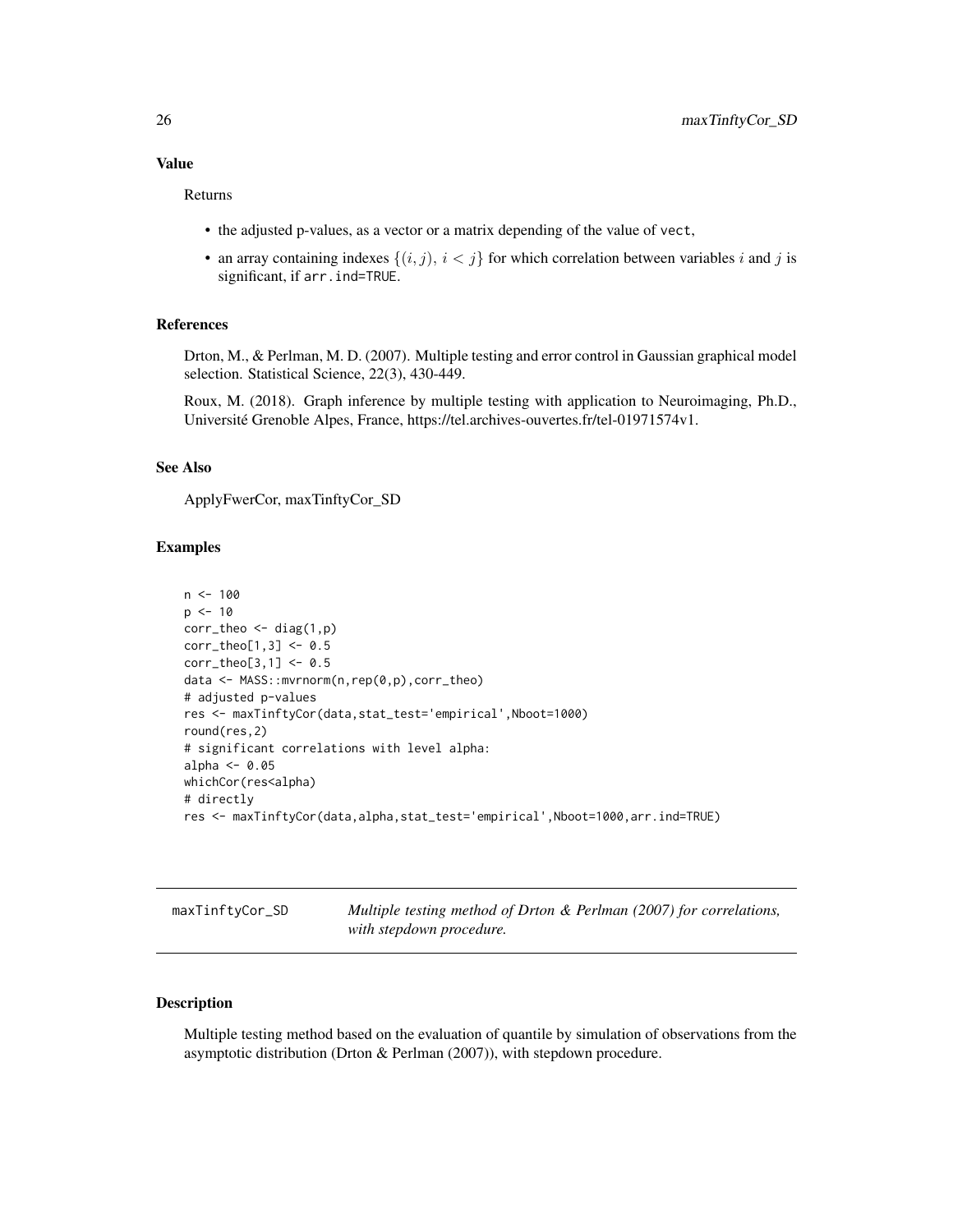# maxTinftyCor\_SD 27

# Usage

```
maxTinftyCor_SD(
  data,
 alpha = 0.05,
 stat_test = "empirical",
 Nboot = 1000,OmegaChap = covDcorNorm(cor(data), stat_test),
 vect = FALSE,logical = TRUE,
 arr. ind = FALSE)
```
# Arguments

| data      | matrix of observations                                                                                                                                                                                                                                                                                                                                                                                    |
|-----------|-----------------------------------------------------------------------------------------------------------------------------------------------------------------------------------------------------------------------------------------------------------------------------------------------------------------------------------------------------------------------------------------------------------|
| alpha     | level of multiple testing                                                                                                                                                                                                                                                                                                                                                                                 |
| stat_test | 4 test statistics are available:                                                                                                                                                                                                                                                                                                                                                                          |
|           | 'empirical' $\sqrt{n} * abs(corr)$                                                                                                                                                                                                                                                                                                                                                                        |
|           | <b>'fisher'</b> $\sqrt{n-3} * 1/2 * \log((1 + corr)/(1 - corr))$                                                                                                                                                                                                                                                                                                                                          |
|           | <b>'student'</b> $\sqrt{n-2} * abs(corr)/\sqrt{1-corr^2}$                                                                                                                                                                                                                                                                                                                                                 |
|           | <b>'2nd.order'</b> $\sqrt{n}$ *mean(Y)/sd(Y) with $Y = (X_i - mean(X_i))(X_i - mean(X_i))$                                                                                                                                                                                                                                                                                                                |
| Nboot     | number of iterations for Monte-Carlo quantile evaluation                                                                                                                                                                                                                                                                                                                                                  |
| OmegaChap | matrix of covariance of test statistics; optional, useful for oracle estimation and<br>step-down                                                                                                                                                                                                                                                                                                          |
| vect      | if TRUE returns a vector of TRUE/FALSE values, corresponding to vectorize (cor (data));<br>if FALSE, returns an array containing TRUE/FALSE values for each entry of the<br>correlation matrix                                                                                                                                                                                                            |
| logical   | if TRUE, returns either a vector or a matrix where each element is equal to<br>TRUE if the corresponding null hypothesis is rejected, and to FALSE if it is not<br>rejected if FALSE, returns a list of successive p-values : element $[[i+1]]$ of the<br>list giving the p-values evaluated on the non-rejected hypothesis at step [[i]];<br>p-values are either as a vector or a list depending on vect |
| arr.ind   | if TRUE, returns the indexes of the significant correlations, with respect to level<br>alpha                                                                                                                                                                                                                                                                                                              |

# Value

Returns

- logicals, equal to TRUE if the corresponding element of the statistic vector is rejected, as a vector or a matrix depending of the value of vect,
- an array containing indexes  $\{(i, j), i < j\}$  for which correlation between variables i and j is significant, if arr.ind=TRUE.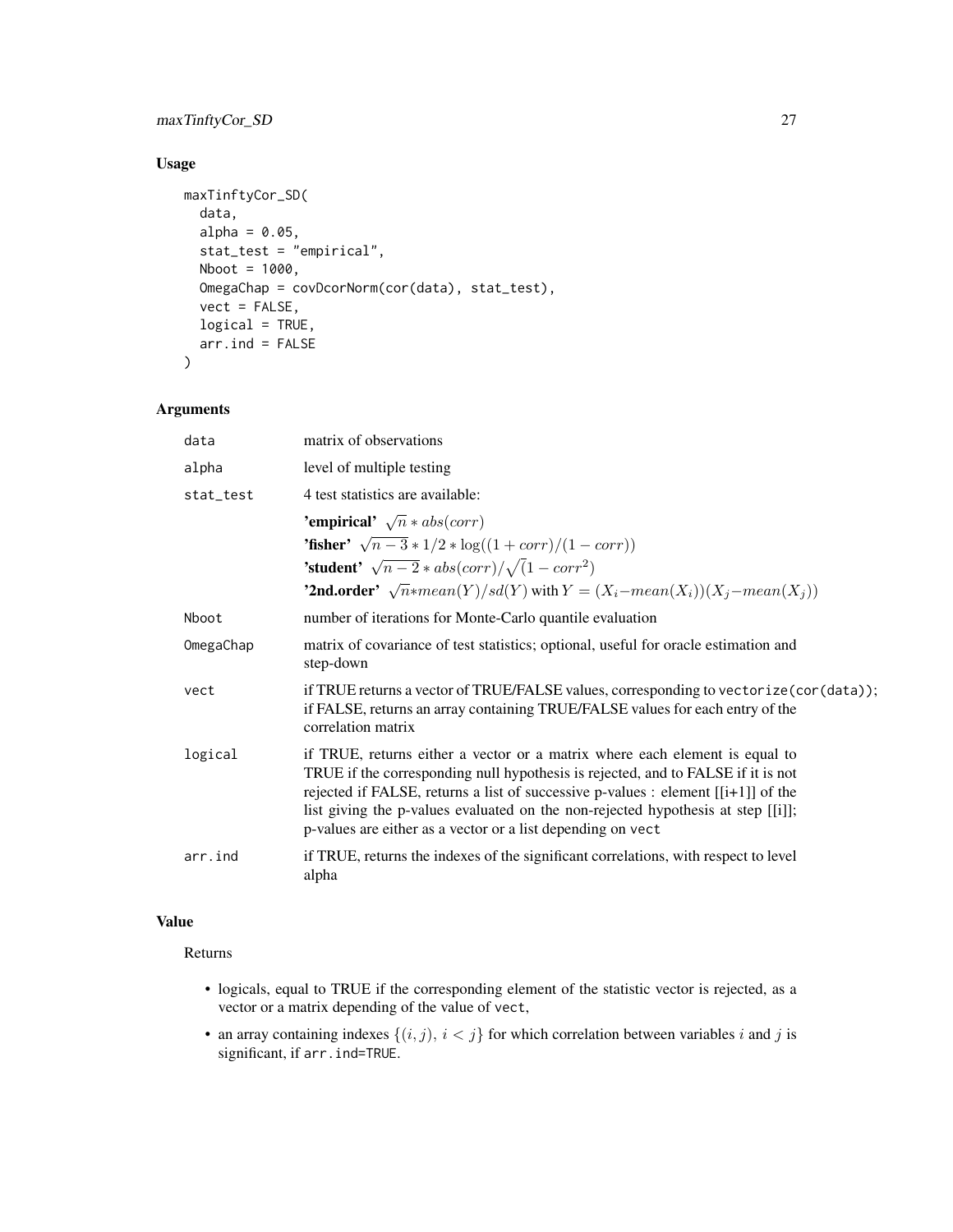#### <span id="page-27-0"></span>References

Drton, M., & Perlman, M. D. (2007). Multiple testing and error control in Gaussian graphical model selection. Statistical Science, 22(3), 430-449.

Roux, M. (2018). Graph inference by multiple testing with application to Neuroimaging, Ph.D., Université Grenoble Alpes, France, https://tel.archives-ouvertes.fr/tel-01971574v1.

# See Also

ApplyFwerCor, maxTinftyCor

#### Examples

```
n < - 100p \le -10corr_{theo} < - diag(1,p)corr_{theo[1,3] < -0.5corr_theo[3,1] <- 0.5
data <- MASS::mvrnorm(n,rep(0,p),corr_theo)
alpha <- 0.05
# significant correlations:
maxTinftyCor_SD(data,alpha,stat_test='empirical', arr.ind=TRUE)
# successive p-values
res <- maxTinftyCor_SD(data,stat_test='empirical', logical=FALSE)
lapply(res,FUN=function(x){round(x,2)})
# succesive rejections
lapply(res,FUN=function(x){whichCor(x<alpha)})
```
SidakCor *Sidak multiple testing procedure for correlations.*

#### Description

Sidak multiple testing procedure for correlations.

### Usage

```
SidakCor(
  data,
  alpha = 0.05,
  stat_test = "empirical",
 vect = FALSE,logical = FALSE,
  arr. ind = FALSE)
```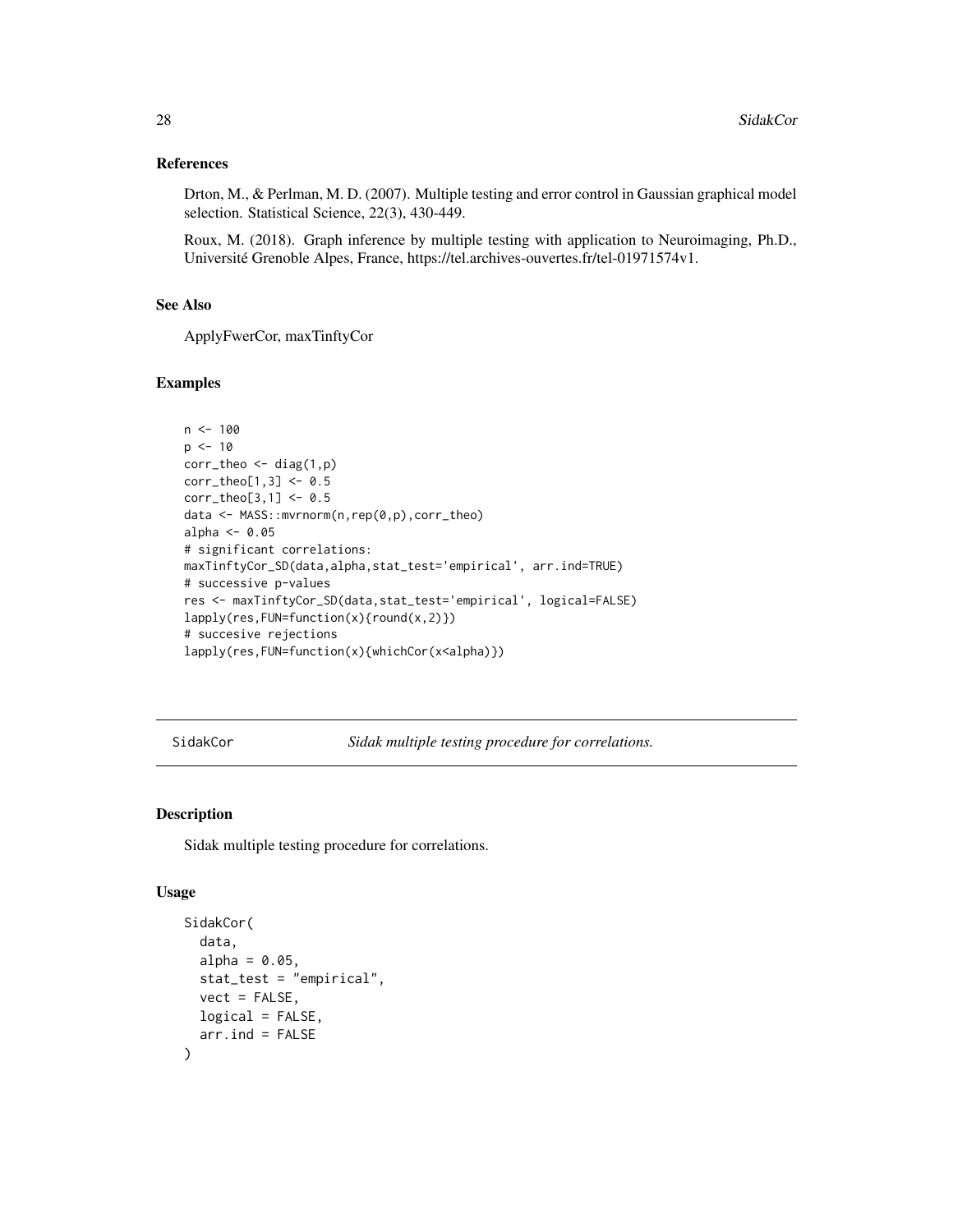#### SidakCor 29

#### Arguments

| data      | matrix of observations                                                                                                                                                                             |
|-----------|----------------------------------------------------------------------------------------------------------------------------------------------------------------------------------------------------|
| alpha     | level of multiple testing (used if logical=TRUE)                                                                                                                                                   |
| stat_test | <b>'empirical'</b> $\sqrt{n} * abs(corr)$                                                                                                                                                          |
|           | <b>'fisher'</b> $\sqrt{n-3} * 1/2 * \log((1 + corr)/(1 - corr))$                                                                                                                                   |
|           | <b>'student'</b> $\sqrt{n-2} * abs(corr)/\sqrt{1-corr^2}$                                                                                                                                          |
|           | <b>'2nd.order'</b> $\sqrt{n}$ *mean(Y)/sd(Y) with $Y = (X_i - mean(X_i))(X_i - mean(X_i))$                                                                                                         |
| vect      | if TRUE returns a vector of adjusted p-values, corresponding to vectorize (cor (data));<br>if FALSE, returns an array containing the adjusted p-values for each entry of the<br>correlation matrix |
| logical   | if TRUE, returns either a vector or a matrix where each element is equal to<br>TRUE if the corresponding null hypothesis is rejected, and to FALSE if it is not<br>rejected                        |
| arr.ind   | if TRUE, returns the indexes of the significant correlations, with respect to level<br>alpha                                                                                                       |

#### Value

Returns

- the adjusted p-values, as a vector or a matrix depending of the value of vect,
- an array containing indexes  $\{(i, j), i < j\}$  for which correlation between variables i and j is significant, if arr.ind=TRUE.

# References

Roux, M. (2018). Graph inference by multiple testing with application to Neuroimaging, Ph.D., Université Grenoble Alpes, France, https://tel.archives-ouvertes.fr/tel-01971574v1.

Šidák, Z. (1967). Rectangular confidence regions for the means of multivariate normal distributions. Journal of the American Statistical Association, 62(318), 626-633.

# See Also

ApplyFwerCor, SidakCor\_SD

# Examples

```
n <- 100
p \le -10corr_{theo} < - diag(1,p)corr_{theo[1,3]} < -0.5corr_{theo[3,1]} < -0.5data <- MASS::mvrnorm(n,rep(0,p),corr_theo)
# adjusted p-values
res <- SidakCor(data,stat_test='empirical')
round(res,2)
```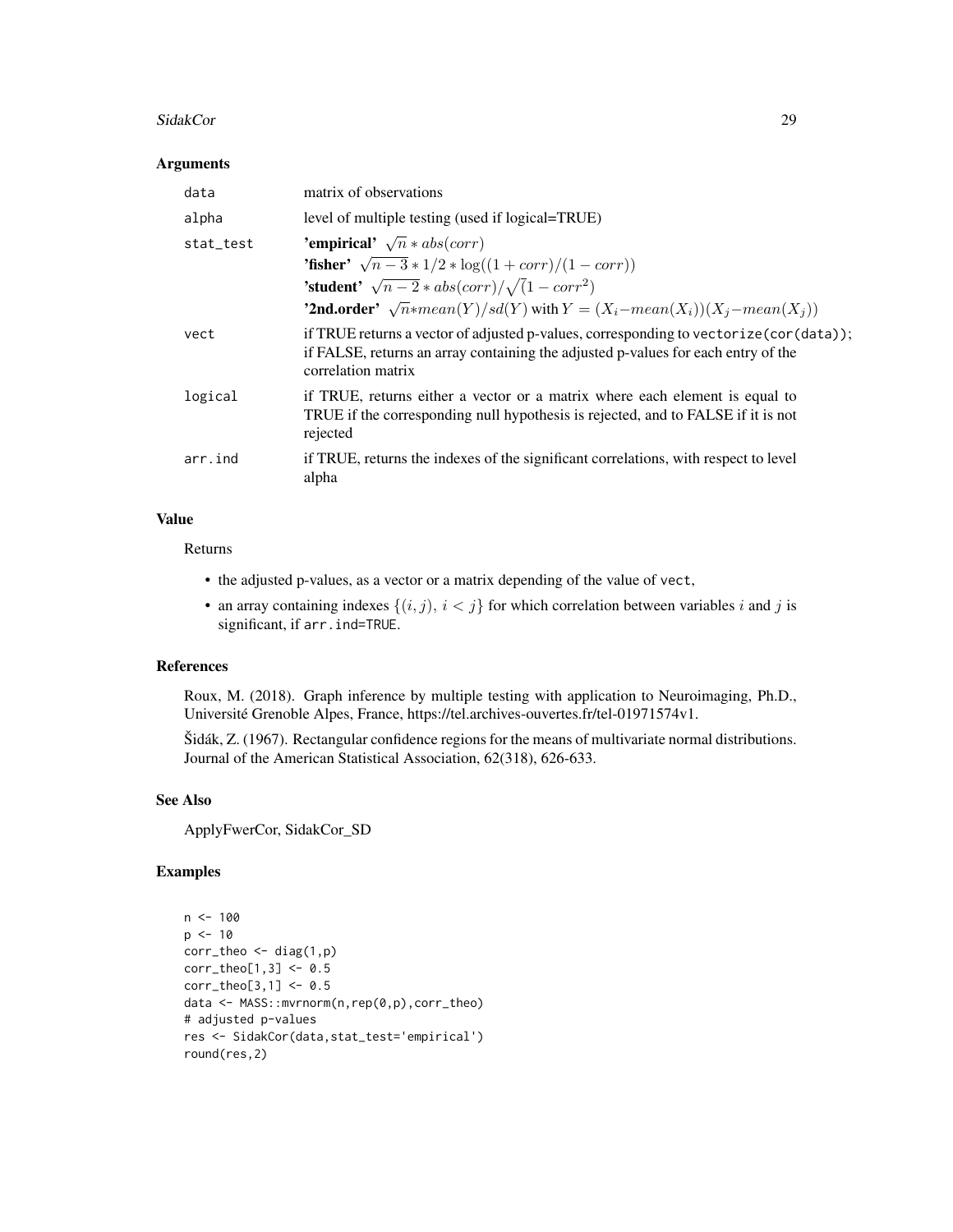```
# significant correlations with level alpha:
alpha <- 0.05
whichCor(res<alpha)
# directly
SidakCor(data,alpha,stat_test='empirical',arr.ind=TRUE)
```
SidakCor\_SD *Sidak multiple testing method for correlations with stepdown procedure.*

# Description

Sidak multiple testing method for correlations with stepdown procedure.

# Usage

```
SidakCor_SD(
  data,
  alpha = 0.05,
  stat_test = "empirical",
  vect = FALSE,logical = TRUE,
  arr.ind = FALSE
\mathcal{L}
```
# Arguments

| data      | matrix of observations                                                                                                                                                                                                                                                                                                                                                                                    |
|-----------|-----------------------------------------------------------------------------------------------------------------------------------------------------------------------------------------------------------------------------------------------------------------------------------------------------------------------------------------------------------------------------------------------------------|
| alpha     | level of multiple testing                                                                                                                                                                                                                                                                                                                                                                                 |
| stat_test | 4 test statistics are available:                                                                                                                                                                                                                                                                                                                                                                          |
|           | 'empirical' $\sqrt{n} * abs(corr)$                                                                                                                                                                                                                                                                                                                                                                        |
|           | <b>'fisher'</b> $\sqrt{n-3} * 1/2 * \log((1 + corr)/(1 - corr))$                                                                                                                                                                                                                                                                                                                                          |
|           | <b>'student'</b> $\sqrt{n-2} * abs(corr)/\sqrt{1-corr^2}$                                                                                                                                                                                                                                                                                                                                                 |
|           | <b>'2nd.order'</b> $\sqrt{n}$ *mean(Y)/sd(Y) with $Y = (X_i - mean(X_i))(X_i - mean(X_i))$                                                                                                                                                                                                                                                                                                                |
| vect      | if TRUE returns a vector of TRUE/FALSE values, corresponding to vectorize (cor (data));<br>if FALSE, returns an array containing TRUE/FALSE values for each entry of the<br>correlation matrix                                                                                                                                                                                                            |
| logical   | if TRUE, returns either a vector or a matrix where each element is equal to<br>TRUE if the corresponding null hypothesis is rejected, and to FALSE if it is not<br>rejected if FALSE, returns a list of successive p-values : element $[[i+1]]$ of the<br>list giving the p-values evaluated on the non-rejected hypothesis at step [[i]];<br>p-values are either as a vector or a list depending on vect |
| arr.ind   | if TRUE, returns the indexes of the significant correlations, with respect to level<br>alpha                                                                                                                                                                                                                                                                                                              |

<span id="page-29-0"></span>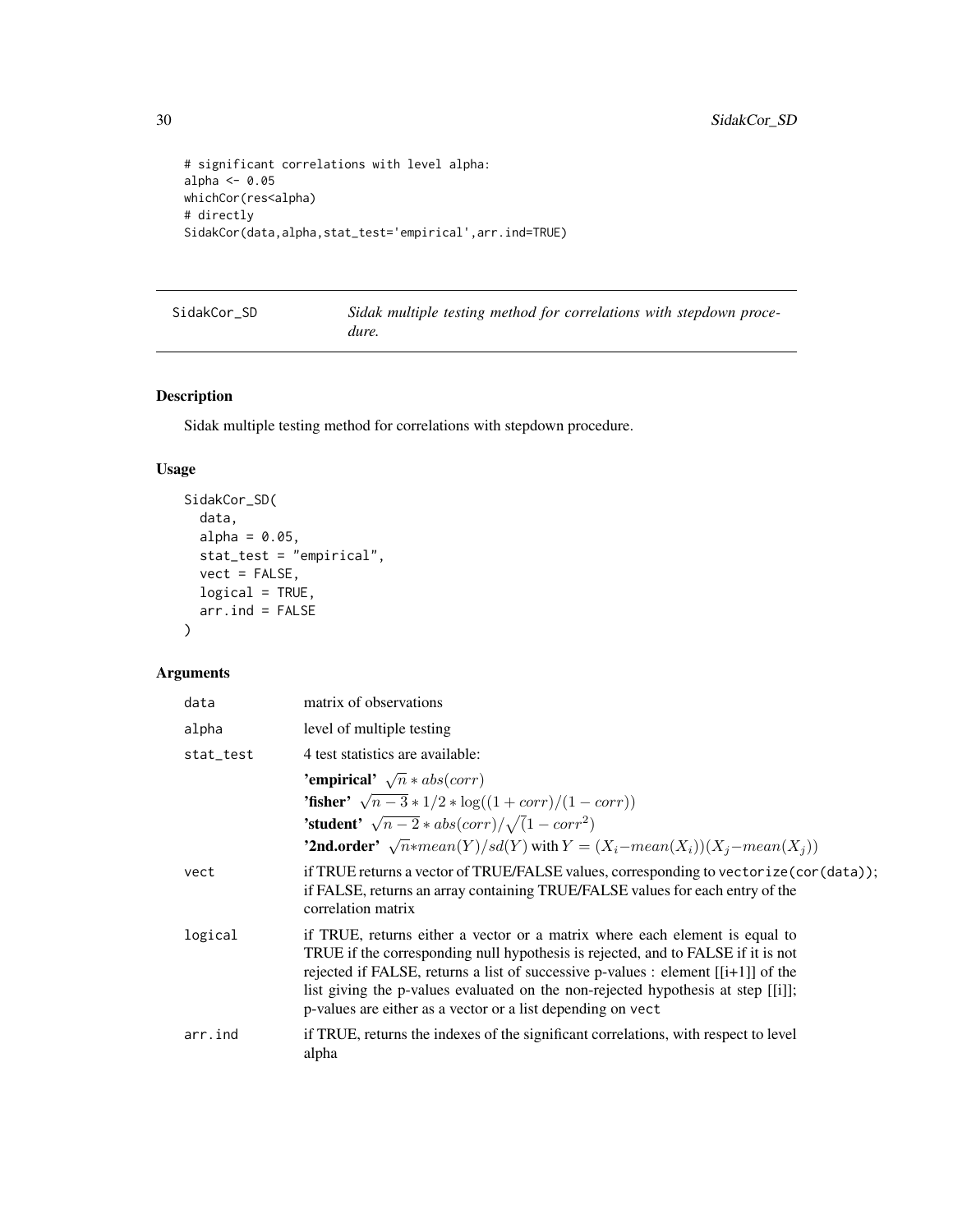#### <span id="page-30-0"></span>SimuFdr 31

#### Value

Returns

- logicals, equal to TRUE if the corresponding element of the statistic vector is rejected, as a vector or a matrix depending of the value of vect,
- an array containing indexes  $\{(i, j), i < j\}$  for which correlation between variables i and j is significant, if arr.ind=TRUE.

#### References

Roux, M. (2018). Graph inference by multiple testing with application to Neuroimaging, Ph.D., Université Grenoble Alpes, France, https://tel.archives-ouvertes.fr/tel-01971574v1.

Šidák, Z. (1967). Rectangular confidence regions for the means of multivariate normal distributions. Journal of the American Statistical Association, 62(318), 626-633.

#### See Also

ApplyFwerCor, SidakCor

#### Examples

```
n < -100p \le -10corr_{theo} < - diag(1,p)corr_{theo[1,3]} < -0.5corr_{theo[3,1]} < 0.5data <- MASS::mvrnorm(n,rep(0,p),corr_theo)
alpha <-0.05# significant correlations:
SidakCor_SD(data,alpha,stat_test='empirical', arr.ind=TRUE)
# successive p-values
res <- SidakCor_SD(data,stat_test='empirical', logical=FALSE)
lapply(res,FUN=function(x){round(x,2)})
# succesive rejections
lapply(res,FUN=function(x){whichCor(x<alpha)})
```
SimuFdr *Simulates Gaussian data with a given correlation matrix and applies a FDR controlling procedure on the correlations.*

#### Description

Simulates Gaussian data with a given correlation matrix and applies a FDR controlling procedure on the correlations.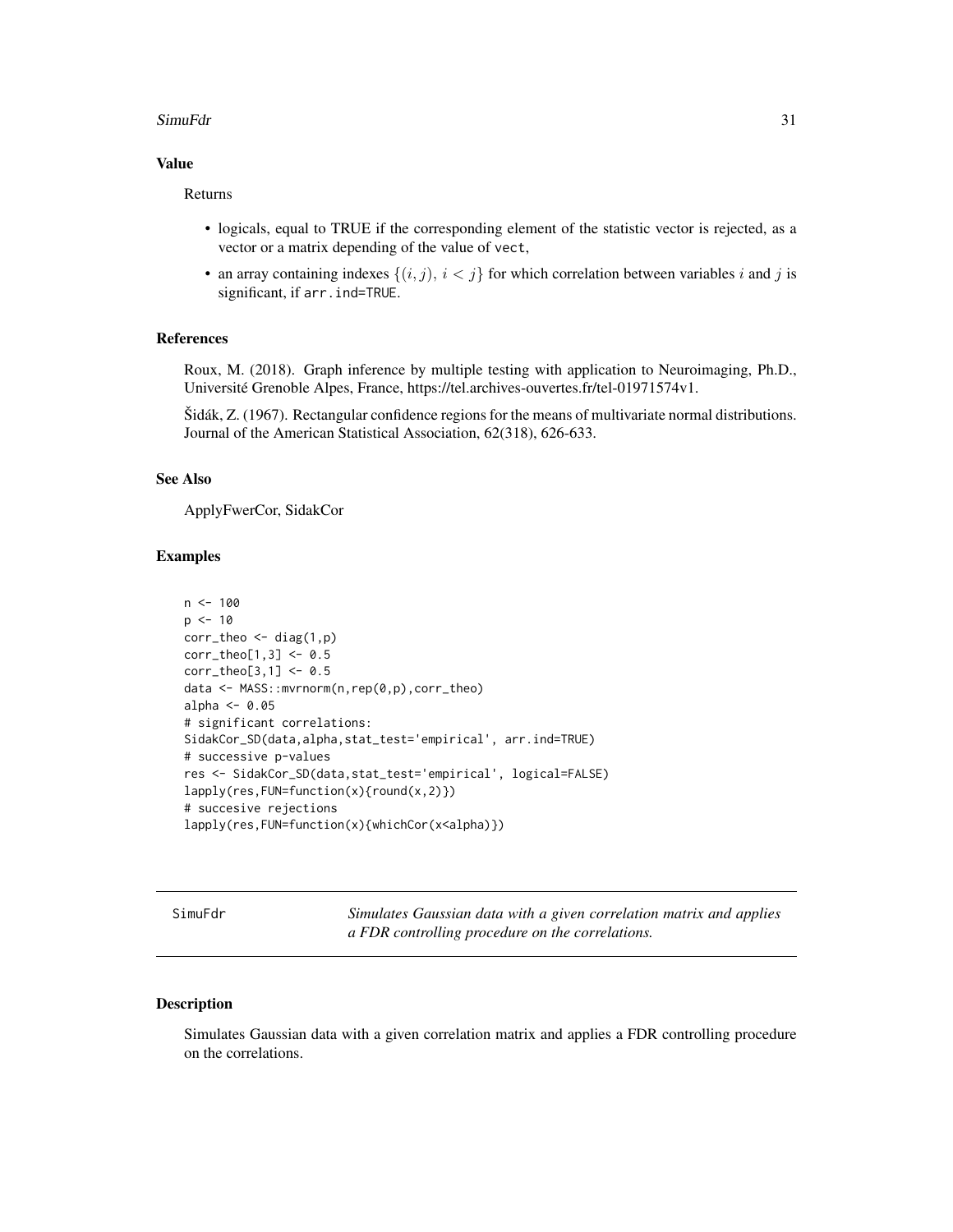#### Usage

```
SimuFdr(
  corr_theo,
 n = 100,Nsim = 1,
  alpha = 0.05,
  stat_test = "empirical",
 method = "LCTnorm",
 Nboot = 1000,seed = NULL
)
```
# Arguments

| the correlation matrix of Gaussien data simulated                                                                                                                                                                                     |  |  |  |
|---------------------------------------------------------------------------------------------------------------------------------------------------------------------------------------------------------------------------------------|--|--|--|
| sample size                                                                                                                                                                                                                           |  |  |  |
| number of simulations                                                                                                                                                                                                                 |  |  |  |
| level of multiple testing                                                                                                                                                                                                             |  |  |  |
| 'empirical' $\sqrt{n} * abs(corr)$<br>stat_test                                                                                                                                                                                       |  |  |  |
| <b>'fisher'</b> $\sqrt{n-3} * 1/2 * \log((1 + corr)/(1 - corr))$                                                                                                                                                                      |  |  |  |
| <b>'student'</b> $\sqrt{n-2} * abs(corr)/\sqrt{1-corr^2}$                                                                                                                                                                             |  |  |  |
| <b>'gaussian'</b> $\sqrt{n}$ *mean(Y)/sd(Y) with $Y = (X_i - mean(X_i))(X_i - mean(X_i))$                                                                                                                                             |  |  |  |
| choice between 'LCT norm' and 'LCT boot', developped by Cai & Liu $(2016)$ ,<br>'BH', traditional Benjamini-Hochberg (1995)'s procedure, and 'BHboot', Benjamini-<br>Hochberg (1995)'s procedure with bootstrap evaluation of pvalues |  |  |  |
| number of iterations for Monte-Carlo of bootstrap quantile evaluation                                                                                                                                                                 |  |  |  |
| seed for the Gaussian simulations                                                                                                                                                                                                     |  |  |  |
|                                                                                                                                                                                                                                       |  |  |  |

# Value

Returns a line vector containing estimated values for fwer, fdr, sensitivity, specificity and accuracy.

# References

Benjamini, Y., & Hochberg, Y. (1995). Controlling the false discovery rate: a practical and powerful approach to multiple testing. Journal of the royal statistical society. Series B (Methodological), 289-300.

Cai, T. T., & Liu, W. (2016). Large-scale multiple testing of correlations. Journal of the American Statistical Association, 111(513), 229-240.

Roux, M. (2018). Graph inference by multiple testing with application to Neuroimaging, Ph.D., Université Grenoble Alpes, France, <https://tel.archives-ouvertes.fr/tel-01971574v1>.

# See Also

ApplyFdrCor, SimuFwer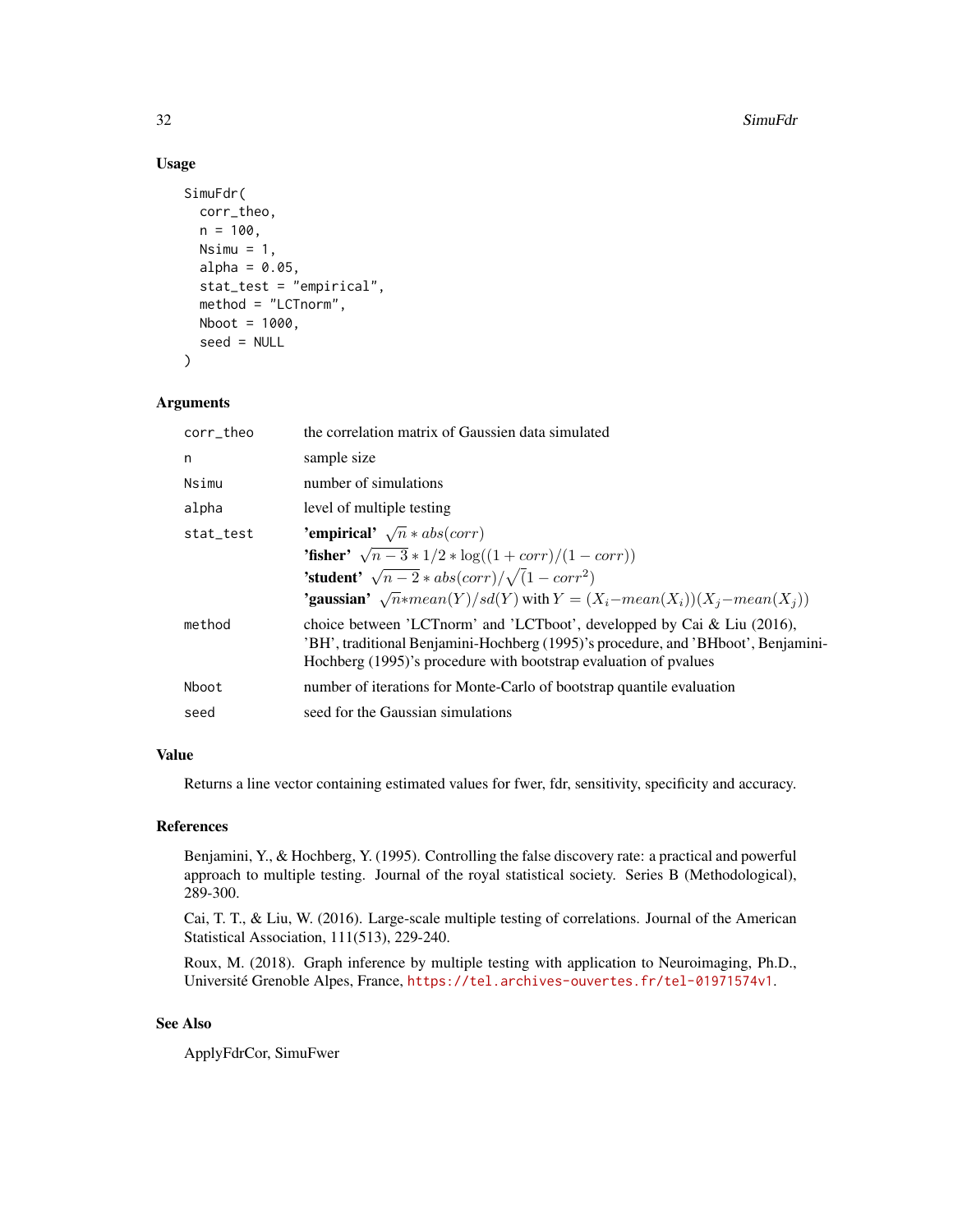#### <span id="page-32-0"></span>SimuFwer 33

# Examples

```
Nsimu <- 1000
n <- 100
p \le -10corr_{theo} \leftarrow diag(1,p)corr_{theo[1,3]} < -0.5corr_theo[3,1] <- 0.5
alpha <- 0.05
SimuFdr(corr_theo,n,Nsimu,alpha,stat_test='empirical',method='LCTnorm')
```

| SimuFwer |  |
|----------|--|
|----------|--|

Simulates Gaussian data with a given correlation matrix and applies *a FWER controlling procedure on the correlations.*

# Description

Simulates Gaussian data with a given correlation matrix and applies a FWER controlling procedure on the correlations.

# Usage

```
SimuFwer(
 corr_theo,
 n = 100,Nsim = 1,
  alpha = 0.05,
  stat_test = "empirical",
 method = "Sidak",
 Nboot = 1000,stepdown = TRUE,
  seed = NULL
\mathcal{L}
```
# Arguments

| corr_theo | the correlation matrix of Gaussien data simulated                                         |  |  |  |
|-----------|-------------------------------------------------------------------------------------------|--|--|--|
| n         | sample size                                                                               |  |  |  |
| Nsimu     | number of simulations                                                                     |  |  |  |
| alpha     | level of multiple testing                                                                 |  |  |  |
| stat_test | <b>'empirical'</b> $\sqrt{n} * abs(corr)$                                                 |  |  |  |
|           | <b>'fisher'</b> $\sqrt{n-3} * 1/2 * \log((1 + corr)/(1 - corr))$                          |  |  |  |
|           | <b>'student'</b> $\sqrt{n-2} * abs(corr)/\sqrt{1-corr^2}$                                 |  |  |  |
|           | <b>'gaussian'</b> $\sqrt{n}$ *mean(Y)/sd(Y) with $Y = (X_i - mean(X_i))(X_i - mean(X_i))$ |  |  |  |
| method    | choice between 'Bonferroni', 'Sidak', 'BootRW', 'MaxTinfty'                               |  |  |  |
| Nboot     | number of iterations for Monte-Carlo of bootstrap quantile evaluation                     |  |  |  |
| stepdown  | logical, if TRUE a stepdown procedure is applied                                          |  |  |  |
| seed      | seed for the Gaussian simulations                                                         |  |  |  |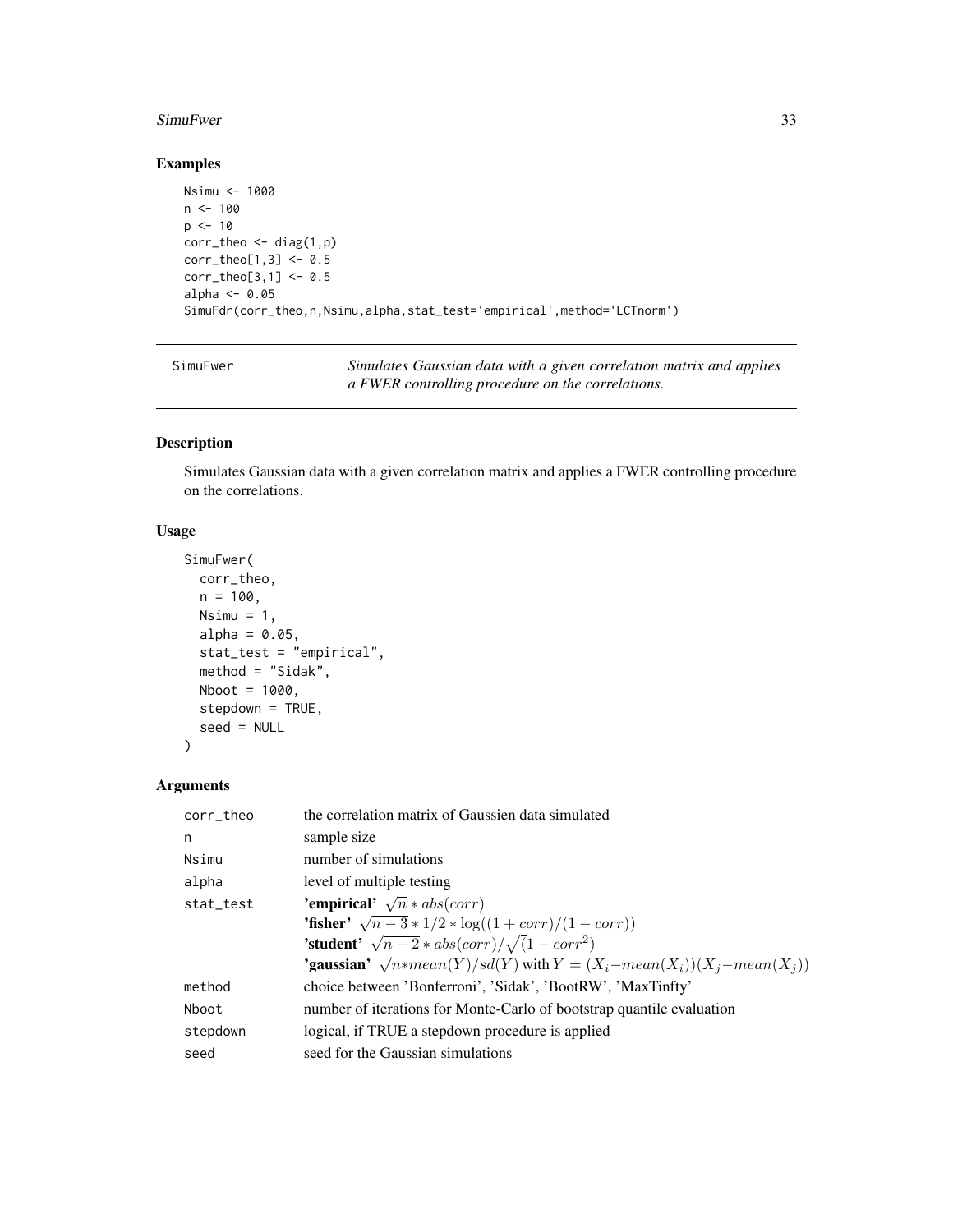#### <span id="page-33-0"></span>Value

Returns a line vector containing estimated values for fwer, fdr, sensitivity, specificity and accuracy.

#### References

Bonferroni, C. E. (1935). Il calcolo delle assicurazioni su gruppi di teste. Studi in onore del professore salvatore ortu carboni, 13-60.

Drton, M., & Perlman, M. D. (2007). Multiple testing and error control in Gaussian graphical model selection. Statistical Science, 22(3), 430-449.

Romano, J. P., & Wolf, M. (2005). Exact and approximate stepdown methods for multiple hypothesis testing. Journal of the American Statistical Association, 100(469), 94-108.

Roux, M. (2018). Graph inference by multiple testing with application to Neuroimaging, Ph.D., Université Grenoble Alpes, France, https://tel.archives-ouvertes.fr/tel-01971574v1.

Westfall, P.H. & Young, S. (1993) Resampling-based multiple testing: Examples and methods for p-value adjustment, John Wiley & Sons, vol. 279.

#### See Also

ApplyFwerCor, SimuFwer\_oracle, SimuFdr

#### Examples

```
Nsimu <- 1000
n < - 100p \le -10corr_{theo} < - diag(1,p)corr_theo[1,3] <- 0.5
corr_{theo[3,1]} < -0.5alpha <- 0.05
SimuFwer(corr_theo,n,Nsimu,alpha,stat_test='empirical',method='Bonferroni',stepdown=FALSE)
```
SimuFwer\_oracle *Simulates Gaussian data with a given correlation matrix and applies oracle MaxTinfty on the correlations.*

#### **Description**

Simulates Gaussian data with a given correlation matrix and applies oracle MaxTinfty (i.e. Drton & Perlman (2007)'s procedure with the true correlation matrix) on the correlations.

#### Usage

```
SimuFwer_oracle(
  corr_theo,
  n = 100,
 Nsim = 1,
```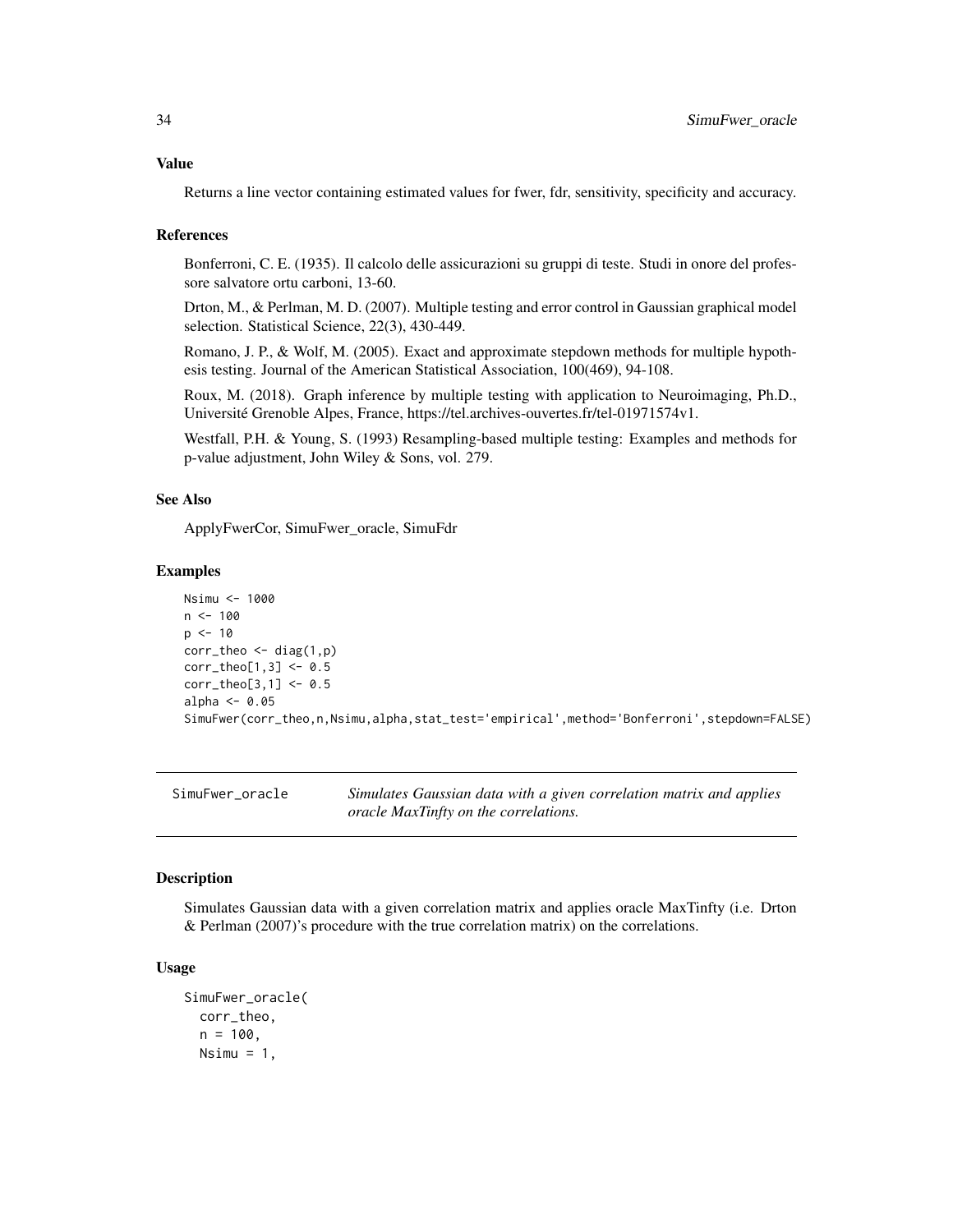# SimuFwer\_oracle 35

```
alpha = 0.05,
stat_test = "empirical",
method = "MaxTinfty",
Nboot = 1000,stepdown = TRUE,
seed = NULL
```
# Arguments

)

| corr theo                                       | the correlation matrix of Gaussien data simulated                                         |  |  |
|-------------------------------------------------|-------------------------------------------------------------------------------------------|--|--|
| n                                               | sample size                                                                               |  |  |
| Nsimu                                           | number of simulations                                                                     |  |  |
| alpha                                           | level of multiple testing                                                                 |  |  |
| 'empirical' $\sqrt{n} * abs(corr)$<br>stat_test |                                                                                           |  |  |
|                                                 | <b>'fisher'</b> $\sqrt{n-3} * 1/2 * \log((1 + corr)/(1 - corr))$                          |  |  |
|                                                 | <b>'student'</b> $\sqrt{n-2} * abs(corr)/\sqrt{1-corr^2}$                                 |  |  |
|                                                 | <b>'gaussian'</b> $\sqrt{n}$ *mean(Y)/sd(Y) with $Y = (X_i - mean(X_i))(X_i - mean(X_i))$ |  |  |
| method                                          | only 'MaxTinfty' available                                                                |  |  |
| Nboot                                           | number of iterations for Monte-Carlo of bootstrap quantile evaluation                     |  |  |
| stepdown                                        | logical, if TRUE a stepdown procedure is applied                                          |  |  |
| seed                                            | seed for the Gaussian simulations                                                         |  |  |
|                                                 |                                                                                           |  |  |

# Value

Returns a line vector containing estimated values for fwer, fdr, sensitivity, specificity and accuracy.

# References

Drton, M., & Perlman, M. D. (2007). Multiple testing and error control in Gaussian graphical model selection. Statistical Science, 22(3), 430-449.

Roux, M. (2018). Graph inference by multiple testing with application to Neuroimaging, Ph.D., Université Grenoble Alpes, France, https://tel.archives-ouvertes.fr/tel-01971574v1.

#### See Also

ApplyFwerCor\_Oracle, SimuFwer

#### Examples

```
Nsimu <- 1000
n <- 50
p \le -10corr_{theo} \leftarrow diag(1,p)corr_{theo[1,3] < -0.5corr_theo[3,1] <- 0.5
alpha <- 0.05
SimuFwer_oracle(corr_theo,n,Nsimu,alpha,stat_test='empirical',stepdown=FALSE,Nboot=100)
```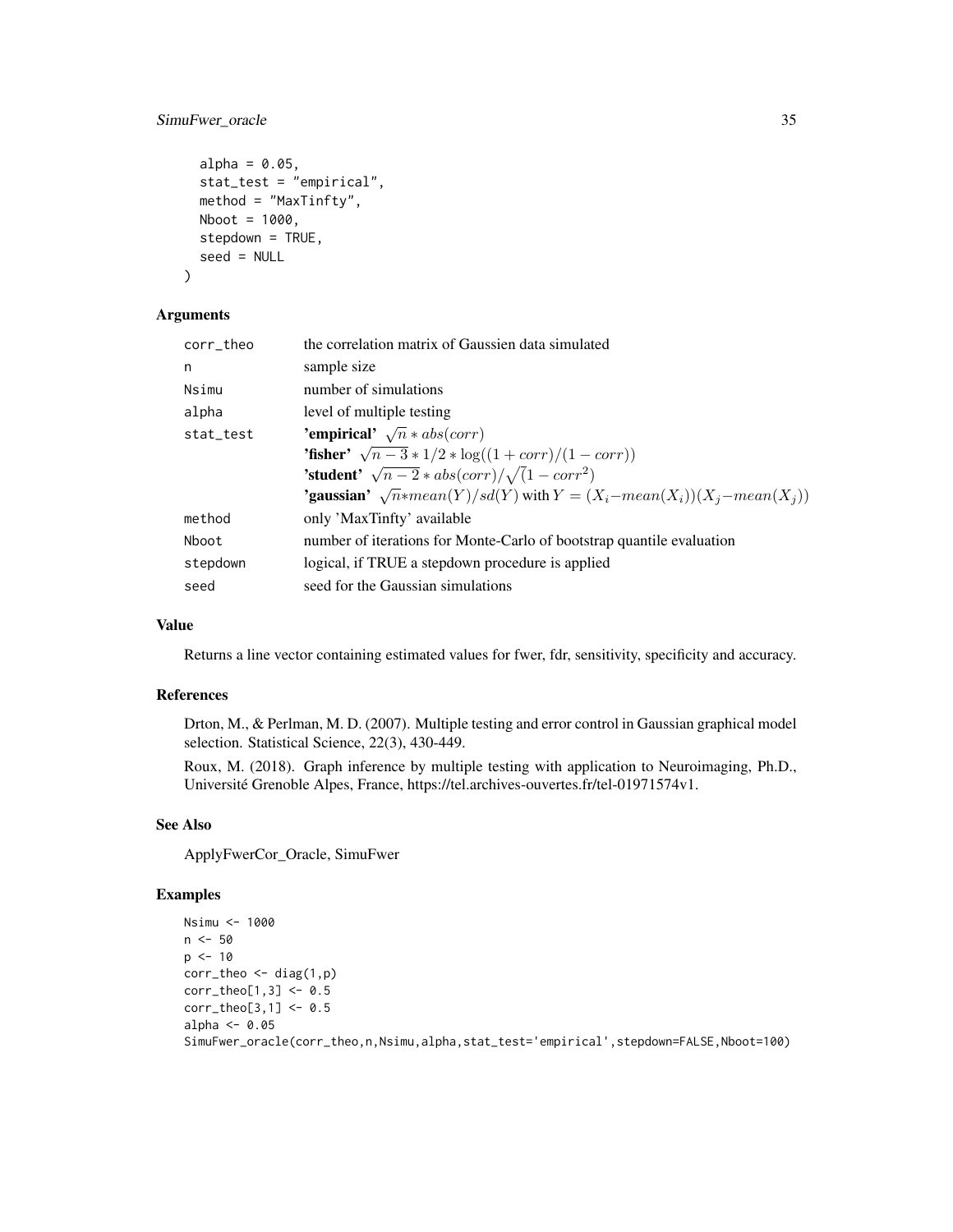<span id="page-35-0"></span>

# Description

Uncorrected testing procedure for correlations.

# Usage

```
UncorrectedCor(
  data,
  alpha = 0.05,
  stat_test = "empirical",
  vect = FALSE,logical = FALSE,
  arr. ind = FALSE)
```
# Arguments

| data      | matrix of observations                                                                                                                                                                             |  |  |  |
|-----------|----------------------------------------------------------------------------------------------------------------------------------------------------------------------------------------------------|--|--|--|
| alpha     | level of multiple testing (used if logical=TRUE)                                                                                                                                                   |  |  |  |
| stat_test | 'empirical' $\sqrt{n} * abs(corr)$                                                                                                                                                                 |  |  |  |
|           | <b>'fisher'</b> $\sqrt{n-3} * 1/2 * \log((1 + corr)/(1 - corr))$                                                                                                                                   |  |  |  |
|           | <b>'student'</b> $\sqrt{n-2} * abs(corr)/\sqrt{1-corr^2}$                                                                                                                                          |  |  |  |
|           | <b>'2nd.order'</b> $\sqrt{n}$ *mean(Y)/sd(Y) with $Y = (X_i - mean(X_i))(X_i - mean(X_i))$                                                                                                         |  |  |  |
| vect      | if TRUE returns a vector of adjusted p-values, corresponding to vectorize (cor (data));<br>if FALSE, returns an array containing the adjusted p-values for each entry of the<br>correlation matrix |  |  |  |
| logical   | if TRUE, returns either a vector or a matrix where each element is equal to<br>TRUE if the corresponding null hypothesis is rejected, and to FALSE if it is not<br>rejected                        |  |  |  |
| arr.ind   | if TRUE, returns the indexes of the significant correlations, with respect to level<br>alpha                                                                                                       |  |  |  |

# Value

# Returns

- the non-adjusted p-values, as a vector or a matrix depending of the value of vect,
- an array containing indexes  $\{(i, j), i < j\}$  for which correlation between variables i and j is significant, if arr.ind=TRUE.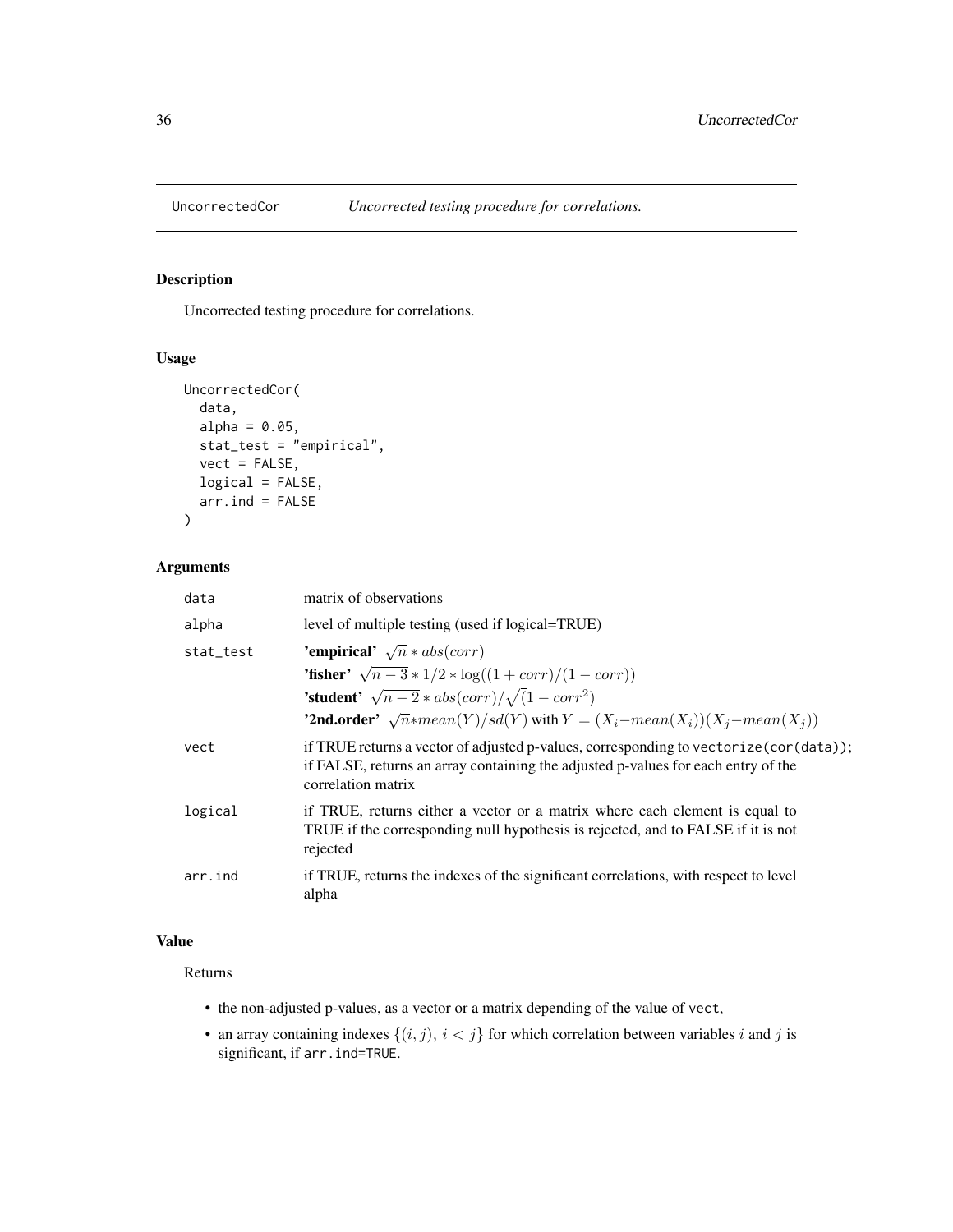#### <span id="page-36-0"></span>unvectorize 37

#### Examples

```
n < -100p \le -10corr_theo <- diag(1,p)
corr_{theo[1,3] < -0.5corr_theo[3,1] <- 0.5
data <- MASS::mvrnorm(n,rep(0,p),corr_theo)
# p-values
res <- UncorrectedCor(data,stat_test='empirical')
round(res,2)
# significant correlations with level alpha:
alpha <- 0.05
whichCor(res<alpha)
# directly
UncorrectedCor(data,alpha,stat_test='empirical',arr.ind=TRUE)
```

|  | unvectorize |
|--|-------------|
|  |             |
|  |             |
|  |             |

Returns an upper-triangle matrix, without the diagonal, containing the *elements of a given vector.*

# Description

Returns an upper-triangle matrix, without the diagonal, containing the elements of a given vector.

#### Usage

```
unvectorize(vect)
```
# Arguments

vect A vector containing the upper triangle of a matrix, without the diagonal

### Value

Returns an upper-triangle matrix where each entry is given by the vector containing the upper triangle of a matrix, without the diagonal.

# See Also

vectorize

#### Examples

unvectorize(1:10)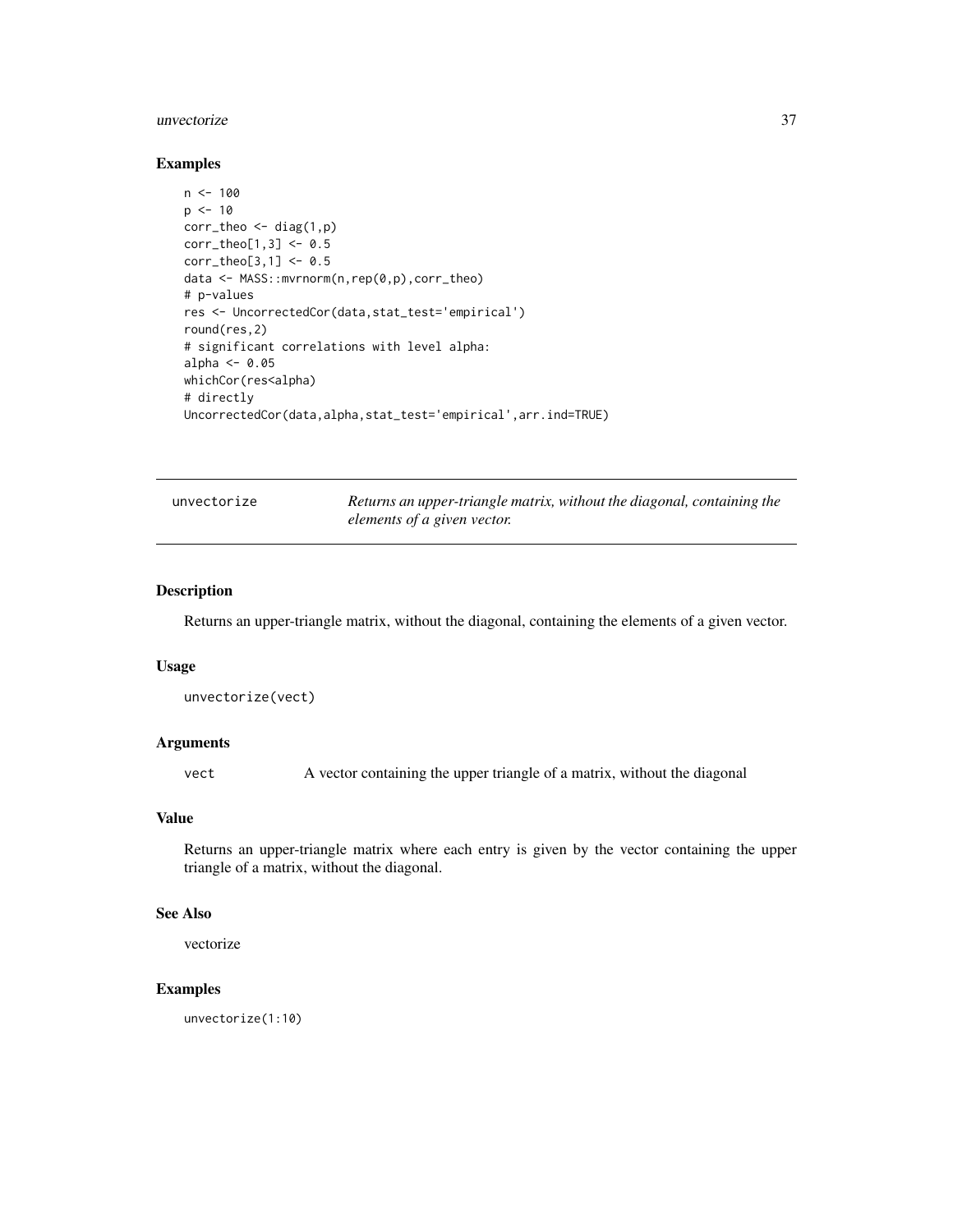<span id="page-37-0"></span>

#### Description

Returns a vector containing the upper triangle of a matrix, without the diagonal.

# Usage

vectorize(mat)

#### Arguments

mat a square matrix

# Value

Returns a vector containing the upper triangle of a matrix, without the diagonal.

#### See Also

unvectorize

# Examples

vectorize(matrix(1:9,3,3))

whichCor *Returns the indexes of an upper triangular matrix with logical entries.*

#### Description

Returns the indexes of an upper triangular matrix with logical entries.

#### Usage

```
whichCor(mat)
```
### Arguments

mat A matrix with logical entries in the upper triangular part

# Value

Returns the indexes of the upper triangular part where the entries are TRUE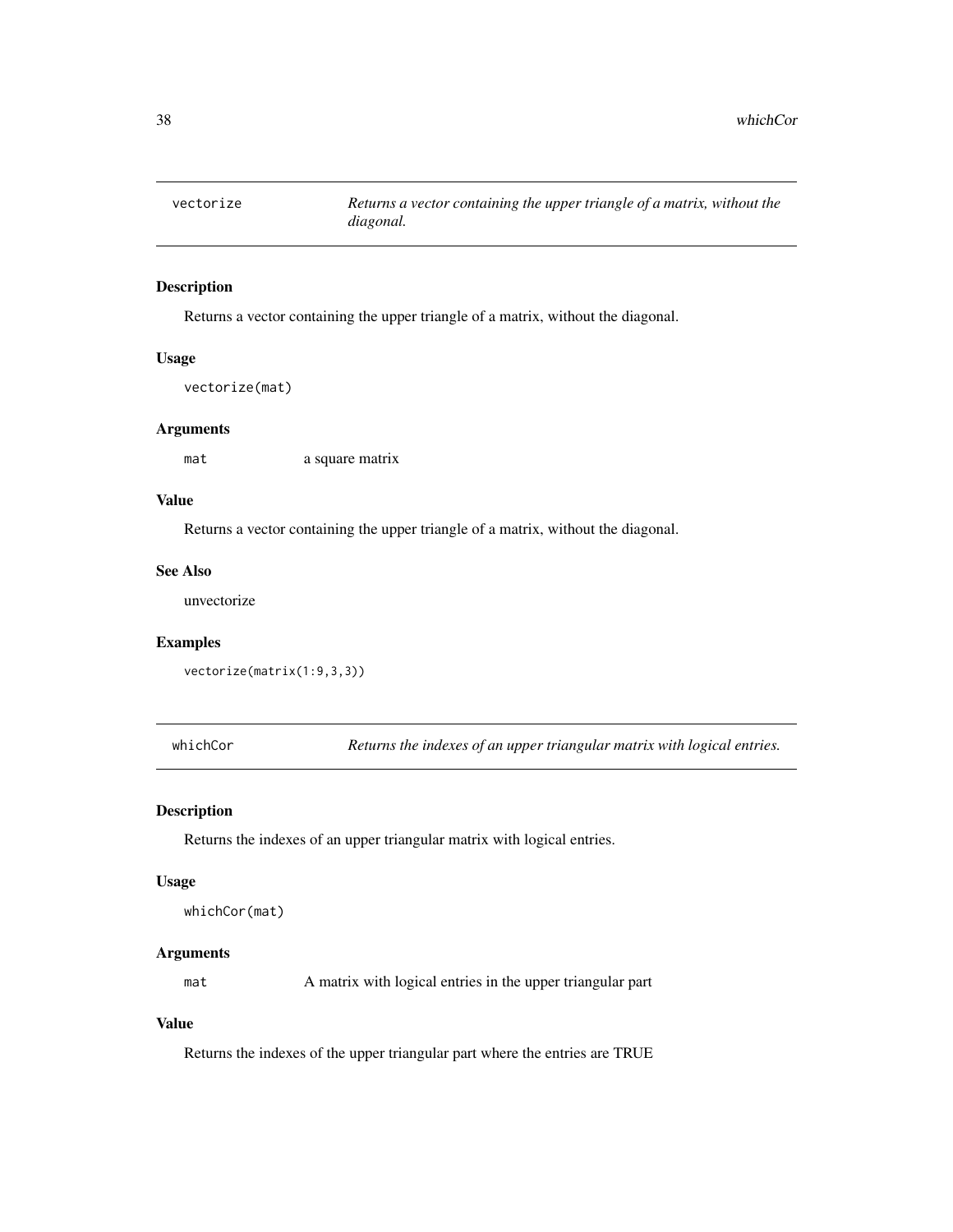#### whichCor 39

# Examples

```
n < -100p \le -10corr_{theo} < - diag(1,p)corr_{theo[1,3]} < -0.5corr_{theo[3,1]} < -0.5data <- MASS::mvrnorm(n,rep(0,p),corr_theo)
res <- ApplyFwerCor(data,stat_test='empirical',method='Bonferroni',stepdown=FALSE)
# significant correlations, level alpha:
alpha <- 0.05
whichCor(res<alpha)
```